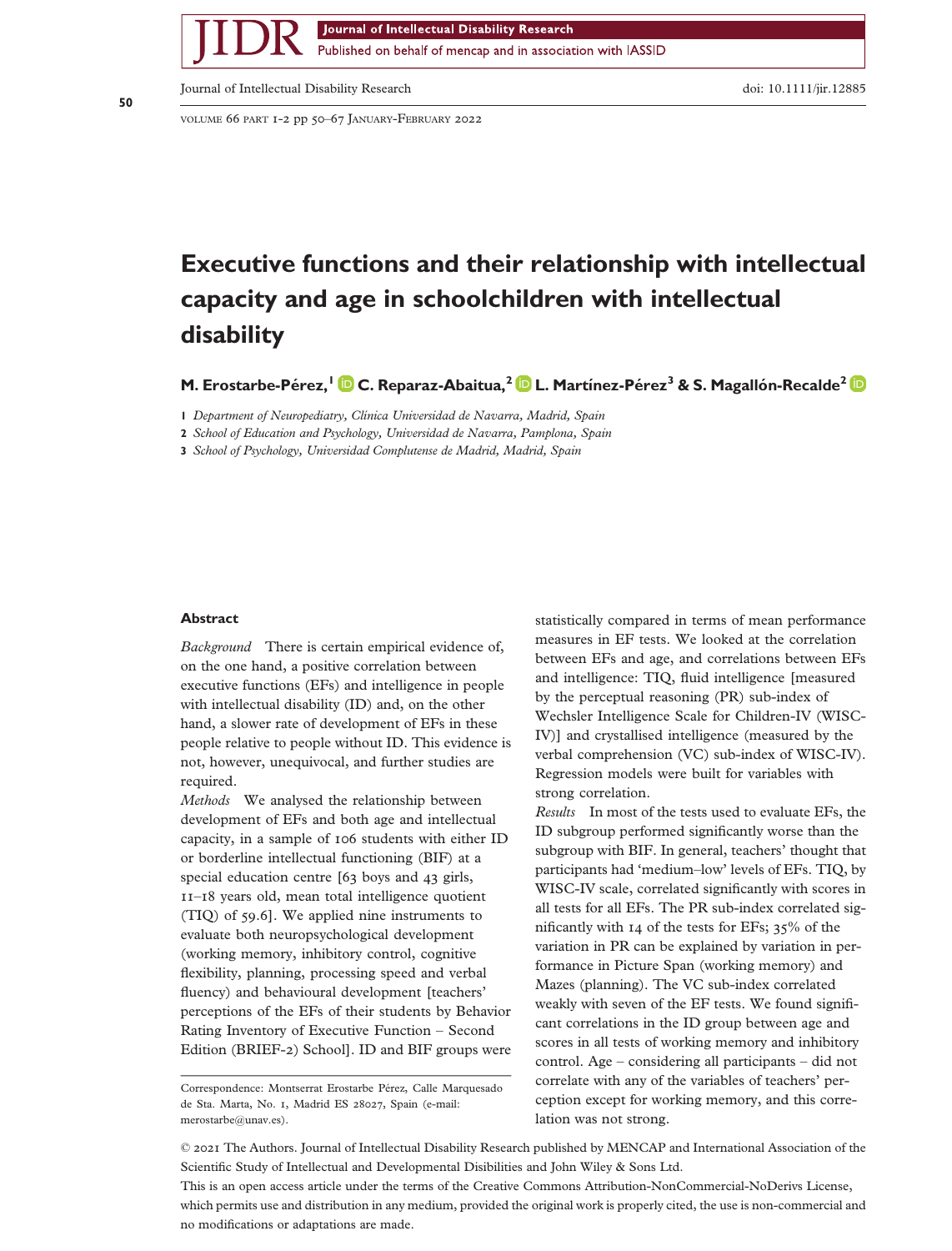*Conclusions* The results of our study are consistent with descriptions of the typical population: (1) fluid intelligence is more related to EFs than crystallised intelligence is; and (2) working memory capacity is the EF most strongly related with general, fluid and crystallised forms of intelligence. The results suggest that as children and adolescents with ID/BIF get older, their capacities for working memory and inhibitory control increase; development of the other EFs studied was less evident.

Teachers' perceptions of the EFs of children with ID or BIF were independent of intellectual capacity and age. More research is needed to delve further into the development of EFs in people with ID/BIF.

**Keywords** age, borderline intellectual functioning, executive functions, intellectual disability, intelligence quotient

## **Background**

The term *executive functioning* was first used by Luria, to describe the functioning of the frontal lobe of the brain, which is related with capacity to take initiative, motivation, the formulation of goals, development of action plans and self-monitoring of behaviour (Luria *et al*. 1964; Luria 1973). It was Muriel Lezak (1982, 1987), however, who named the executive functions (EFs) and defined them as the mental abilities essential for carrying out effective, creative and socially acceptable behaviour. Since then, the EFs have been redefined in many ways and the term is now considered to be a 'conceptual umbrella' (Soprano 2003; Zelazo & Carlson 2012) that is still awaiting a clear, formal and agreed definition. Despite this, there is unanimous agreement on the importance of these functions in the development of complex adaptive behaviour in humans (Jurado & Rosselli 2007).

A key piece of research for conceptualisation of EFs is that carried out by Miyake *et al*. (2000). These authors used confirmatory factor analysis to study the internal structure of executive functioning in a typical population. They found three factors that although separate were not completely independent of each other: (1) updating or working memory, (2) inhibition and (3) shifting or flexibility. Over the years, this tri-factor model has been verified various times

(Friedman *et al*. 2006, 2008, 2011, 2016; Friedman & Miyake 2017).

Subsequent to the Miyake *et al*. (2000) study, numerous researchers have used factor analysis to study EFs in the general population. Tirapu-Ustárroz *et al*. (2017), in a review paper, concluded that the tri-factor model, for the typical population, was the model best supported by the evidence but added that there are studies that suggest or raise the possibility of new factors, such as verbal fluency (Pineda *et al*. 2000; Fisk & Sharp 2004), planning (Weintraub *et al*. 2005; Brandt *et al*. 2009) and processing speed (Bondi *et al*. 2002; Rose *et al*. 2011).

In a later review focussing on studies of executive functioning in typical children (Tirapu-Ustárroz *et al*. 2018), the studies employed not only measures of working memory, inhibitory control and cognitive flexibility but also measures of verbal fluency, planning and processing speed (Huizinga *et al*. 2006; Van der Ven *et al*. 2012; Reyes *et al*. 2014).

Similarly, with regard to people with intellectual disability (ID)/borderline intellectual functioning (BIF), the most studied EFs are working memory, inhibitory control and cognitive flexibility, followed by verbal fluency (Menghini *et al*. 2010), planning (Danielsson *et al*. 2010) and processing speed (Hooper *et al*. 2018).

Capacities for processing speed, working memory, inhibitory control and cognitive flexibility are related to each other. Lee *et al*. (2013), in a study on development of EFs in children and teenagers of typical intelligence, reported that, throughout most of childhood, inhibitory control and cognitive flexibility are closely associated with processing speed and that, as a child matures, processing speed becomes more independent. McAuley and White (2011) found that processing speed accounted for significant variance in the developmental trajectory of working memory and inhibition. With regard to ID, Schuiringa *et al*. (2017) suggest that the ability of children with ID to resolve EF tasks can depend on the amount of time the children are given to carry out the tasks. Meanwhile, Biesmans *et al*. (2019) suggest that reduced processing speed of people with ID might affect their performance in neuropsychological tasks that draw on other EFs.

There are, of course, diverse measures used to evaluate EFs in research. Some studies approach EFs from a neuropsychological angle and others adopt a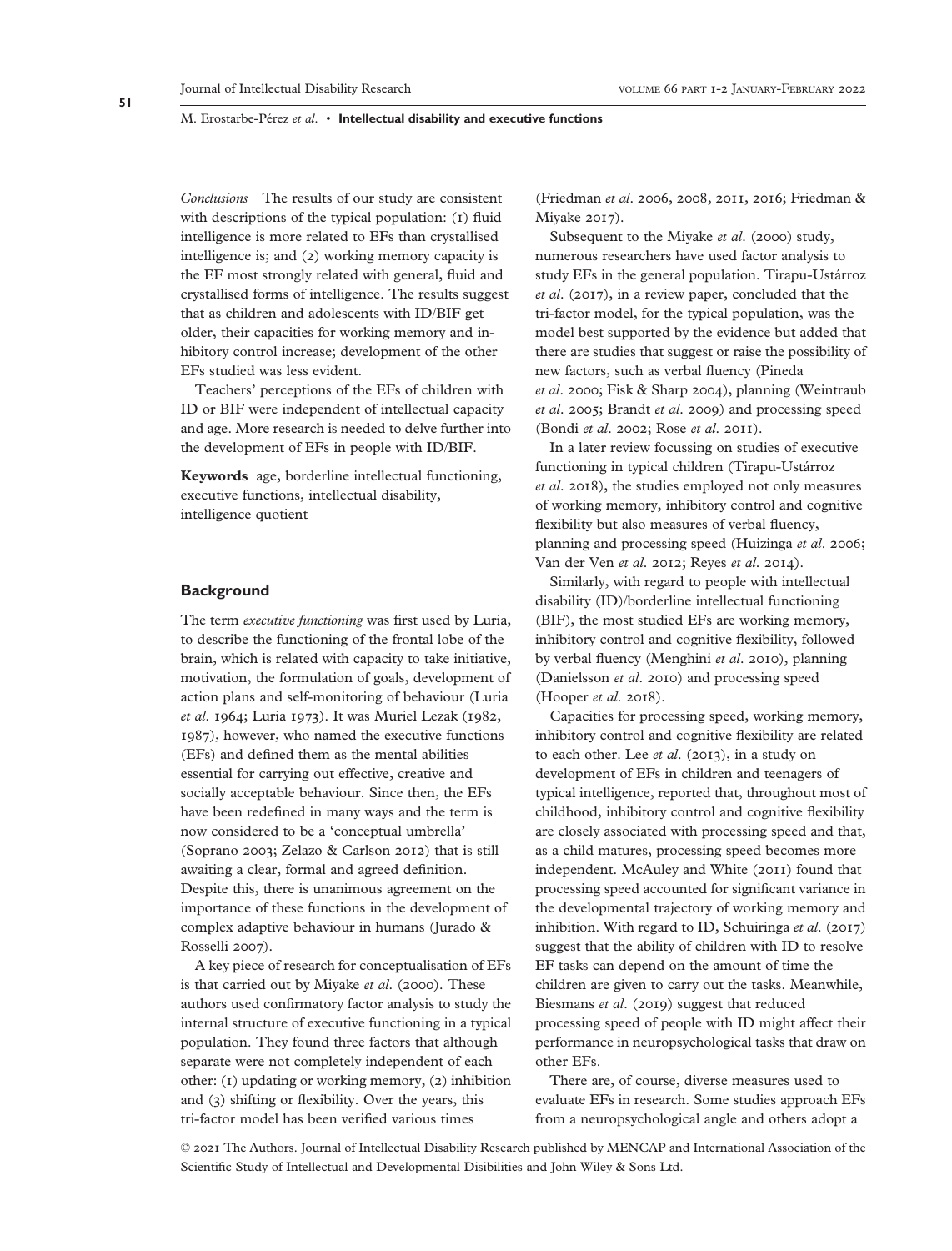behavioural perspective; studies using both types of evaluation are scarce, especially so in the case of research on the ID/BIF population.

We consider neuropsychological and behavioural tests to be complementary and consider that both are necessary to advance our understanding of cognitive functioning in children with cognitive deficit. For this reason, in this study, we use both types of evaluation tool. In the literature, the tendency is to suppose that there is no consistency between neuropsychological test results and the measures of behavioural evaluation (Eslinger & Damasio 1985; Levine *et al*. 1998). In particular, Toplak *et al*. (2013), in their review of the relationship between neuropsychological tests of EFs and behavioural measures of EFs [the Behavior Rating Inventory of Executive Function (BRIEF) questionnaire], found the correlation between these two types of evaluation to be weak  $(r = 0.15)$ .

Despite certain differences in detail, studies of EFs in ID and BIF populations generally follow similar research objectives to those of studies into EFs in typical populations. One of the questions common to studies of both typical and ID populations is whether or not EFs are related to general intelligence. In this respect, Duncan *et al*. (1995) found evidence of a positive correlation between EFs and intelligence: patients with frontal lobe lesions had poor performance in Raven's Progressive Matrices Test. Later, however, Friedman *et al*. (2006) found working memory to be the only EF that correlated strongly with fluid intelligence in the population with typical intelligence; working memory was also the EF with the greatest correlation with crystallised intelligence. Following the Friedman *et al*. (2006) study, other researchers have analysed the relationship between EFs and intelligence, whether fluid or crystallised, generally arriving at the conclusion that, in people of typical intelligence, EFs are more clearly related with fluid than with crystallised intelligence (Arffa 2007; Salthouse & Pink 2008; Floyd *et al*. 2010).

With regard to studies focussed on people with ID or BIF, results tend to suggest that EFs and intelligence are related (Schuchardt *et al*. 2010; Memisevic & Sinanovic 2014; Biesmans *et al*. 2019), although there is uncertainty about the magnitude and nature of that relationship. For example, there are studies in populations with ID that support the observations of Friedman *et al*. (2006) concerning typical populations: that the correlation between EFs

and intelligence is principally concerned with working memory (Schuchardt *et al*. 2010; Osório *et al*. 2012; Memisevic & Sinanovic 2014; Biesmans *et al*. 2019). However, we are not aware of any study that addresses the relationship between EFs and the two types of intelligence (fluid and crystallised) separately in a population with ID. Therefore, we believe the study reported here to be the first to analyse these relationships; and, to do so, the perceptual reasoning (PR) and verbal comprehension (VC) sub-indices of Wechsler Intelligence Scale for Children-IV (WISC-IV) were used, as indicated in the documentation on the Wechsler intelligence scales, as variables to represent fluid intelligence and crystallised intelligence, respectively.

Another area of EF research common to studies of populations both with and without ID focusses on how the various different EFs develop over time, from infancy to adolescence. Although it is now established that, in the typical population, EFs start to emerge during the first year of life (Diamond 2002; Espy 2004; Sastre i Riba *et al*. 2015), there are many different theories and conclusions about development of EFs with age (Welsh *et al*. 1991; Anderson 2002).

Welsh *et al*. (1991), after studying the performance at EF tasks of 110 participants (between 3 and 28 years old), described three landmark stages in the executive development of children with typical intelligence in relation to the moment in which they attained adult-level performance: (1) capacity to resist distraction, at around 6 years of age; (2) capacity to organise, evaluate hypotheses and control impulses, at 10 years of age; and (3) competence and accuracy in verbal fluency, performance of motor sequences and complex planning, which continue developing through adolescence (as evidenced by the fact that 12-year-olds were significantly less skilled than adults).

Diamond (2002), in the book *Principles of Frontal Lobe Function*, in a chapter about development of EFs in the typical population, affirms that, in typical development, EFs arise between 8 and 9 months of age with intentional searching for objects desired by but not visible to the baby; by 12 months of age, babies are able to inhibit learned responses and thus change their response in order to get an object; at 3 years of age, children start to anticipate and predict the difficulties of a task; and at 4 years of age, they maintain information mentally and inhibit automatic behaviour.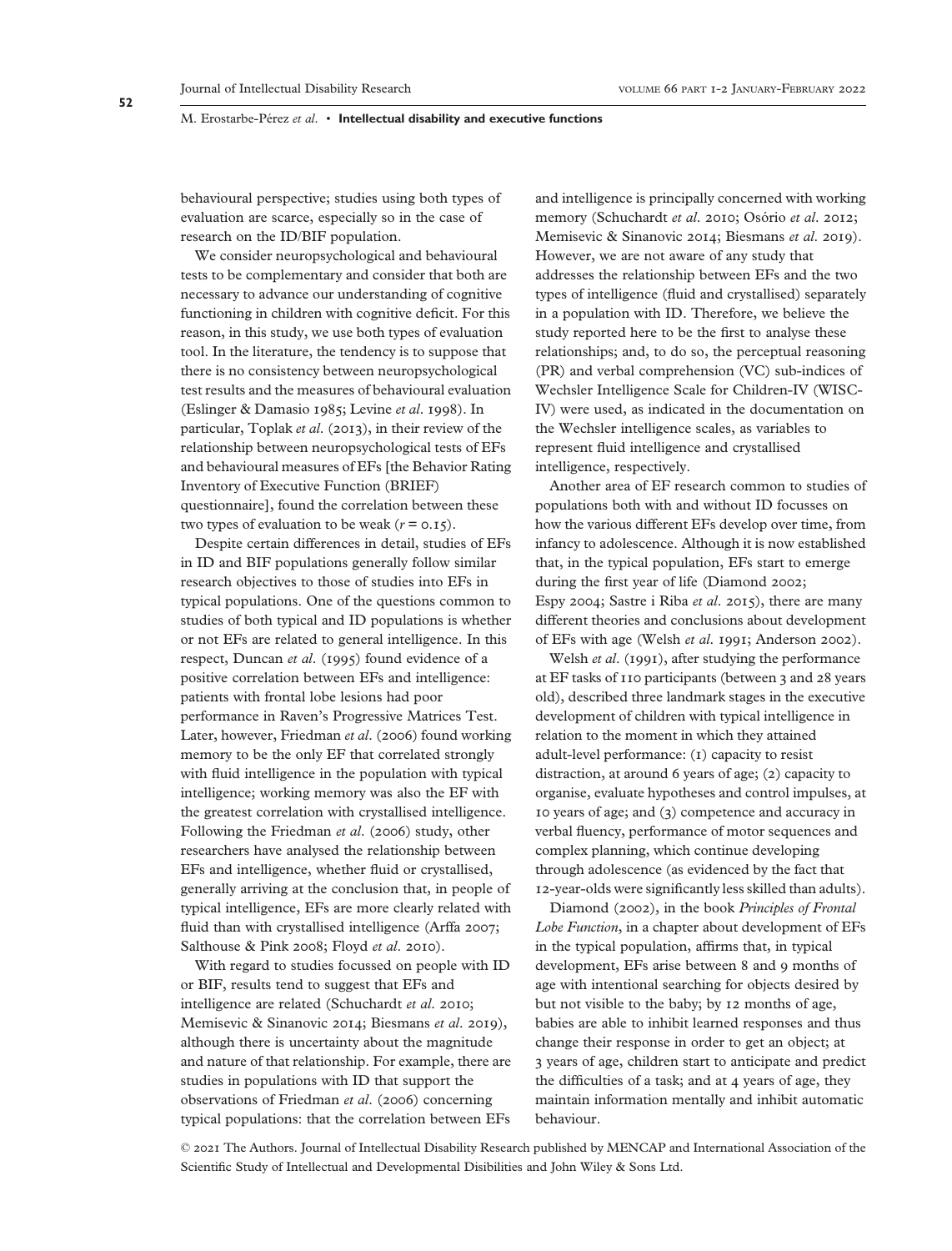Differences in the conclusions of Diamond (2002) and Welsh *et al*. (1991) might be explained by the fact that these authors based their conclusions on results derived from different neuropsychological measures. Furthermore, Diamond (2002) studied EFs from the first year of life, while Welsh *et al*. (1991) studied EFs from the age of 3 years.

In agreement with Diamond (2002), Anderson (2002) observes that, at 3 years of age, children with typical development already have the capacity to inhibit automatic behaviour and that cognitive flexibility starts to appear. Anderson (2002), however, confers special importance on the period between 6 and 12 years of age.

A meta-analysis showed that capacity for planning develops maximally between 5 and 8 years of age, although there is continued improvement until adulthood (Romine & Reynolds 2005). There are, however, authors who consider planning to be amongst the last abilities to develop in the typical child (Welsh *et al*. 1991; Anderson *et al*. 1996); and other studies suggest that adult levels of performance in EFs are reached in late adolescence (Luciana *et al*. 2005; Best & Miller 2010). In relation to cognitive flexibility, Espy (1997) observed that this arises between 3 and 5 years of age, but other researchers, such as Anderson (2002) and Zelazo and Frye (1998), observe that 7-year-old children still have difficulties making mental transitions between categories in a classification task, improve considerably between 6 and 9 years of age and continue improving until adolescence.

With regard to the study of the development of EFs in children and adolescents with ID, the evidence begins to suggest that there is a persistent delay in development of EFs and that the rate of acquisition is slower than in non-ID subjects (Cornish *et al*. 2013; Hooper *et al*. 2018). The details of how the EFs develop in the ID population remain to be elucidated.

In view of the foregoing, in the current study, we take a look, from a neuropsychological and behavioural perspective, at EFs in children and adolescents with ID and BIF. We ask the following research questions (RQs) and test the following hypotheses:

• RQ1: What is the relationship between intellectual capacity and performance in neuropsychological tests of EFs?

- ○: Hypothesis 1: There will be significant correlation between total intelligence quotient (TIQ) and performance in neuropsychological tests of EFs.
- ○: Hypothesis 2: There will be significant correlation between PR and performance in most tasks of neuropsychological tests of EFs.
- ○: Hypothesis 3: There will not be a significant correlation between VC and performance in most tasks of neuropsychological tests of EFs.
- RQ2: What is the relationship between scores in tests (neuropsychological and behavioural) and age for these children and adolescents with ID and BIF?
- ○: Hypothesis 4: There will be significant correlation between performance in most tasks of the neuropsychological tests of EFs and age.
- ○: Hypothesis 5: There will be significant correlation between age and most of the perceptions of EF levels made by teachers.

As far as we know, there are currently few studies with such a broad sample of children and adolescents with ID and BIF as that used in the study reported here. Neither are there studies with such a complete battery of evaluation tests as that employed here, which covers all EFs from both a neuropsychological and behavioural perspective. Furthermore, as far as we know, the present study is the first to address the relationship, in the ID/BIF population, between performance at EF tasks and fluid intelligence (represented by PR) and crystallised intelligence (represented by VR). In this sense, the results of this work may help neuropsychologists and special-education teachers to better direct standardised evaluations and interventions and didactic strategies.

# **Method**

## **Participants**

The study involved 106 students and their teachers from a special-education school in Madrid. Of these students, 63 were boys and 43 girls, all between 11 and 18 years old (mean =  $15$  years; SD =  $2$  years). Mean TIQ was  $59.61$  (SD = 10.05). The aetiology of cognitive deficits differed between students: cognitive deficits were linked to perinatal events in 30% of the students or to a known syndrome in 34%; in the other 36%, the aetiology was unclear. Seventy-nine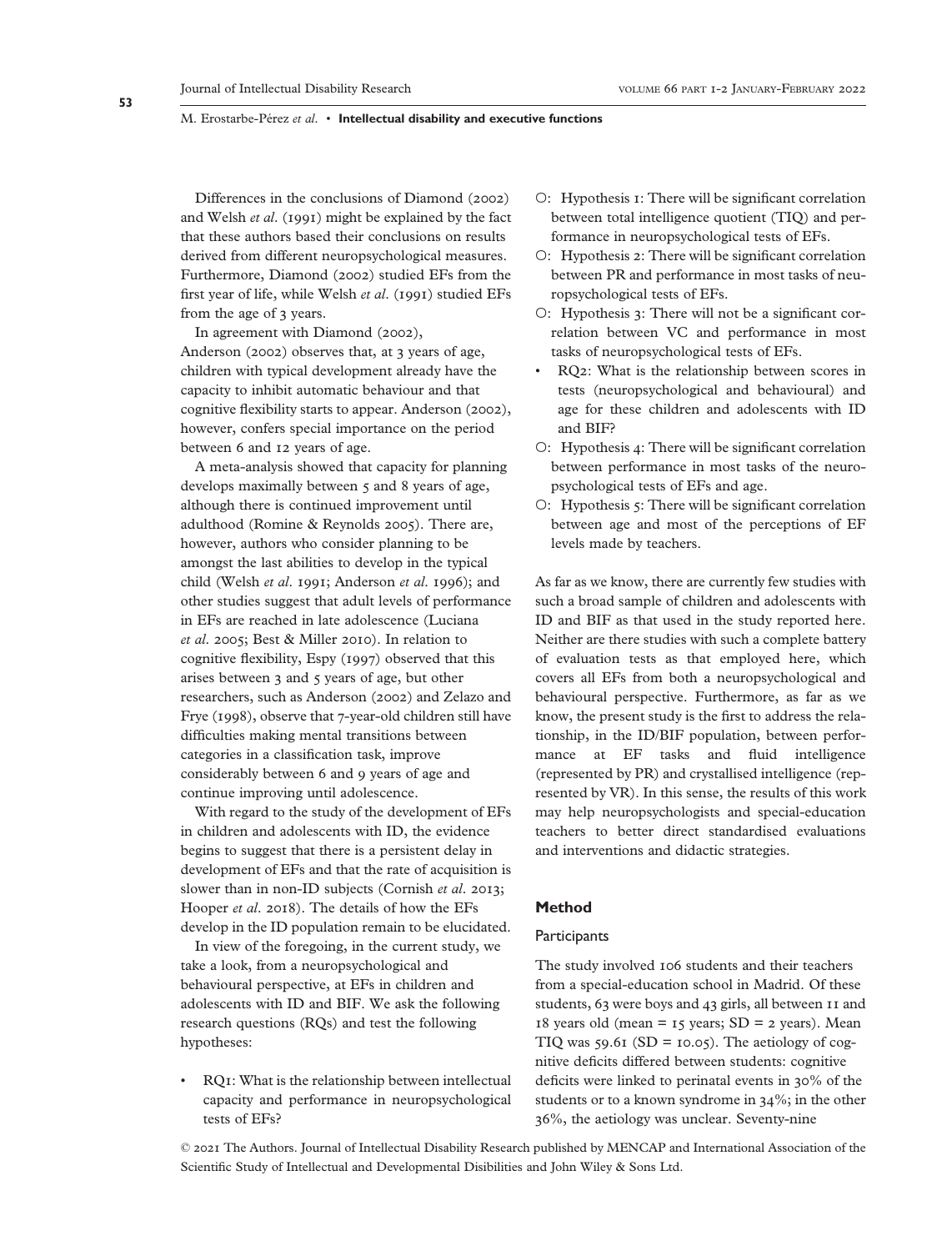participants were not receiving pharmacological treatment; 27 were receiving some type of medication (anti-psychotic or anti-epileptic medication and stimulants).

For some of the statistical analyses, the sample was divided into two groups: a group with ID  $(45 \leq TIO \leq 69; \text{ mean} = 55.34 \text{ and SD} = 6.44)$ comprising 37 girls and 46 boys between 12 and 18 years of age (mean  $=$  15 years; SD  $=$  2 years); and a group with BIF (70  $\leq$  TIO  $\leq$  84; mean = 75.04 and  $SD = 3.15$  comprising 6 girls and 17 boys between 11 and 17 years of age (mean  $= 15$  years;  $SD = 2$  years).

Inclusion criteria were having a TIQ between 45 and 84 and being between 11 and 18 years old (chronologically). Participants who started or finished a course of pharmacological treatment during the period of evaluation were excluded.

# **Measures**

Measurement of intelligence was by means of the Spanish adaptation of the WISC-IV (Wechsler 2005), which was the measure chosen by the school the participants attended. All the tools chosen for neuropsychological evaluation of EFs include scales for the typical child population. In addition, all measure at least one of the following capacities (according to the respective authors): working memory, inhibitory control, cognitive flexibility, planning, processing speed and verbal fluency. The selected tests are described in more detail as follows:

- *Digits* and *Letters and Numbers* of WISC-IV (Wechsler 2005). These measure working memory (predominantly auditive). In *Digits*, a series of numbers spoken by the examiner must be repeated in order and then in reverse order. In *Letters and Numbers*, numbers spoken by the examiner must be put in ascending order and letters, in alphabetical order.
- *Coding* and *Symbol Search* of WISC-IV (Wechsler 2005). These measure processing speed. In *Coding*, the subject must rapidly copy symbols paired with numbers. In *Symbol Search*, the subject must rapidly indicate if any of the symbols in a column on the left of the page are also in a column on the right. Reliability coefficients for the aforementioned four subtests from WISC-IV

lie between 0.72 and 0.91. In our study, we used total unprocessed scores in each test.

- *Picture Span* of WISC-V (Wechsler 2015). This measures working memory (predominantly visual). Here, the subject must observe some pages with drawings of objects on them and then, on another page, select the pictures previously seen in order. The reliability coefficient is greater than or equal to 0.78. In our study, we used total unprocessed scores.
- The Stroop Color and Word Test (Golden 1994). Sub-tasks *Word* and *Color* measure processing speed: the subject must rapidly read words (*Word*) and say colours (*Color*). The sub-task *Word–Color* measures inhibitory control as the subject must suppress the tendency to read words and instead name the colour in which the word is printed. Reliability coefficients are 0.88, 0.79 and 0.71, respectively. In our study, we used the number of correctly spoken items in 45 s per sheet.
- The *Five Digit Test* (Sedó 2007). This measures processing speed in subtasks *Reading* and *Counting*, inhibitory control in *Choosing* and cognitive flexibility in *Shifting*. In the first two tasks, the subject must rapidly read the values of some numbers (*Reading*) and count how many asterisks there are in a group (*Counting*). Subsequently, the subject must count the numbers whose values are different to the sum of the set, which requires inhibition of the tendency to read the numbers (*Choosing*). In the final test, the subject proceeds as in *Choosing* except that when the box is thick, he or she must read the number (*Shifting*). Reliability coefficients fall between 0.86 and 0.94. In our study, we used the time spent on each subtask.
- *Phonemic Fluency and Semantic Fluency and Category Switching* of Delis–Kaplan Executive Function System (D-KEFS) (Delis *et al*. 2001). The first two tasks measure verbal fluency and the third measures cognitive flexibility. In all these tasks, the subject must say a series of words in 60 s: words that begin with 'f', 'a' and 's' (*Phonemic Fluency*); animals and children's names (*Semantic Fluency*); and alternate between types of fruit and types of furniture (*Category Switching*). Reliability coefficients are in the ranges of 0.68–0.81; 0.53–0.75; and 0.53–0.73, for the three tests, respectively. In our study, we used the total number of words fulfilling the condition.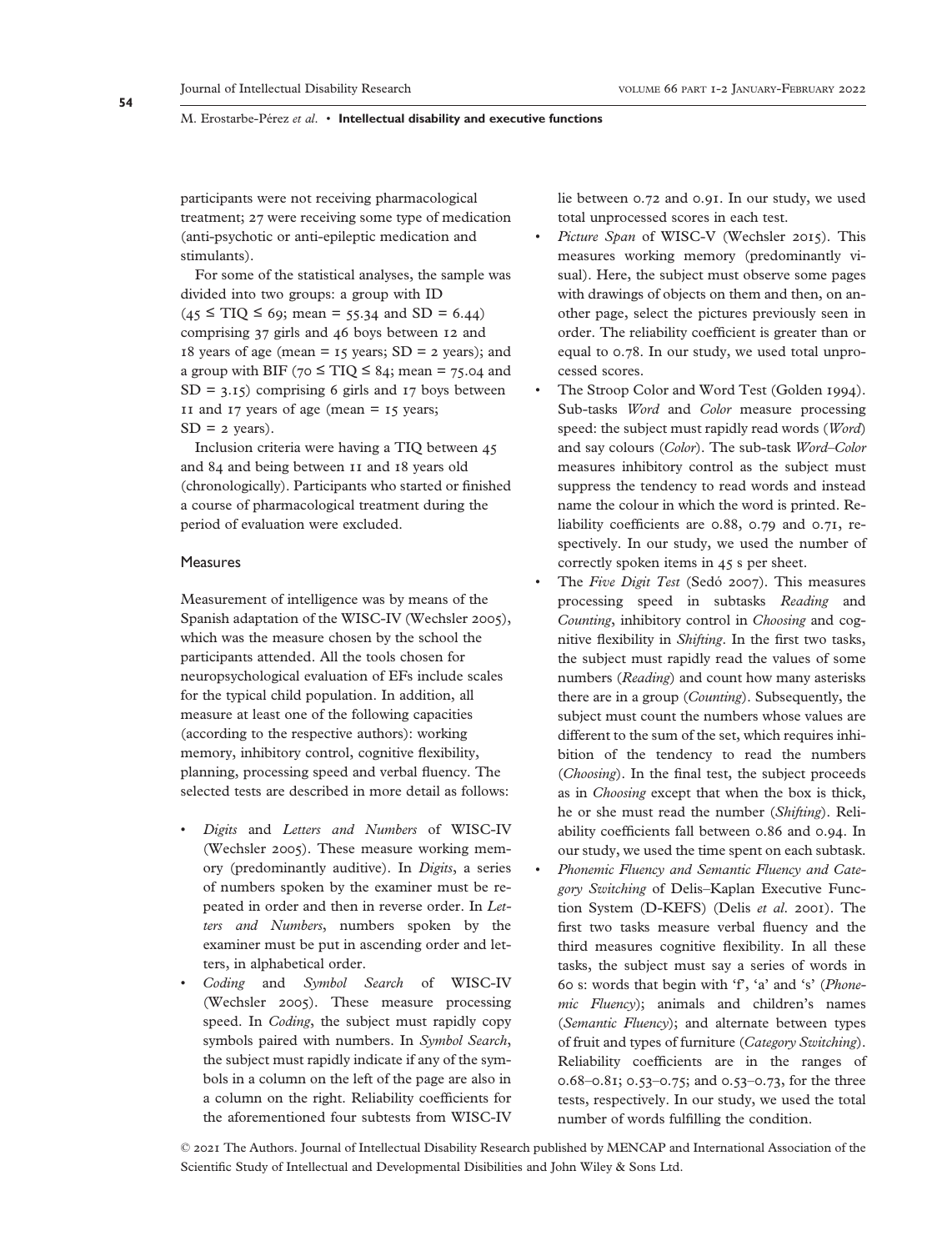- *Animal Sorting* of NEPSY-II (Korkman *et al*. 2014). This measures cognitive flexibility. The subject must look for different classification criteria to establish two different groups of the animals drawn on eight cards. The reliability coefficient is 0.66. In our study, we used the number of correct responses.
- *Mazes* from WISC-R (Wechsler 1994). This measures planning. The subject must find the routes through mazes of increasing complexity (without lifting the pencil from the page) within a time limit. The reliability coefficient of this test is between 0.43 and 0.80. In our study, we used total unprocessed score.
- *Tower of London* (Culbertson & Zillmer 2006). This measures planning. The subject must rapidly place some balls in the same positions as on the examiner's board, using as few movements as possible. The reliability coefficient for number of movements is 0.80. In our study, we used the number of excess movements (calculated by subtracting, for each item, the number of necessary movements from the number of movements made).

In addition, evaluation of EFs from the behavioural point of view in the context of the classroom was carried out on the basis of the opinions expressed by teacher-tutors in response to the adaptation to Spanish of the *Behavior Rating Inventory of Executive Function – Second Edition* (BRIEF-2; Gioia *et al*. 2017). This questionnaire provides clinical scales that are combined into three general indices: the Behaviour Regulation Index, based on the Inhibit and Self-Monitor scales; the Emotion Regulation Index comprising the Shift and Emotional Control scales; and the Cognitive Regulation Index, which combines the Initiate, Working Memory, Plan/Organize, Task-Monitor and Organization of Materials scales. The reliability coefficients of the various scales are in the range of 0.74 to 0.93.

# Procedure

Once students who fulfilled the inclusion criteria had been recruited, the neuropsychological tests were started, on an individual basis for each student. Tests were carried out in the school, in the Guidance Department. The BRIEF-2 questionnaire was given

to the respective teacher-tutors. Neuropsychological tests of EFs were always performed in the same order, alternating tests according to sensory modality (visual or auditory) and to the EF being evaluated. The time needed to evaluate intelligence was about 1 h, and the time needed to complete the neuropsychological tests of EFs was about 2 h. All the tests selected have scales for children with typical development. We scored participants' performance in the Five Digit, Stroop and D-KEFS tests and in BRIEF-2, taking the chronological age of the student into account. In the case of the WISC-R, WISC-IV, WISC-V and NEPSY-II scales, the scores of those over 17 years of age were obtained on the basis of the upper age limit for these scales (16 years and 11 months); the same approach was used with the Tower of London test (which has an upper age limit of 15 years and 11 months).

## Data analysis

Statistical analysis was carried out with SPSS.21 software.

First, each measure of performance for each participant in each test was transformed to a *T*-score (with mean  $=$  50; SD  $=$  10). Our interpretation of these *T*-scores is shown in Table 1; thus, we use a single classification of scores to facilitate interpretation of our results. Because BRIEF-2 questionnaire scores are such that a higher score indicates worse performance (which is the reverse of what occurs with neuropsychological tasks), we inverted the *T*-scores (by subtracting them from 100) in order to establish a common criterion for comparison. The degree of normality of the distributions was determined by means of the

|  | <b>Table I</b> Relationship between <i>T</i> -scores and performance levels |  |  |  |  |  |  |
|--|-----------------------------------------------------------------------------|--|--|--|--|--|--|
|--|-----------------------------------------------------------------------------|--|--|--|--|--|--|

| T-score $(\bar{x} = 50; s = 10)$ | <b>Performance level</b> |
|----------------------------------|--------------------------|
| >76                              | Very high                |
| $66 - 75$                        | High                     |
| $56 - 65$                        | Medium-high              |
| $46 - 55$                        | Medium                   |
| $36 - 45$                        | Medium-low               |
| $26 - 35$                        | Low                      |
| $<$ 25                           | Very low                 |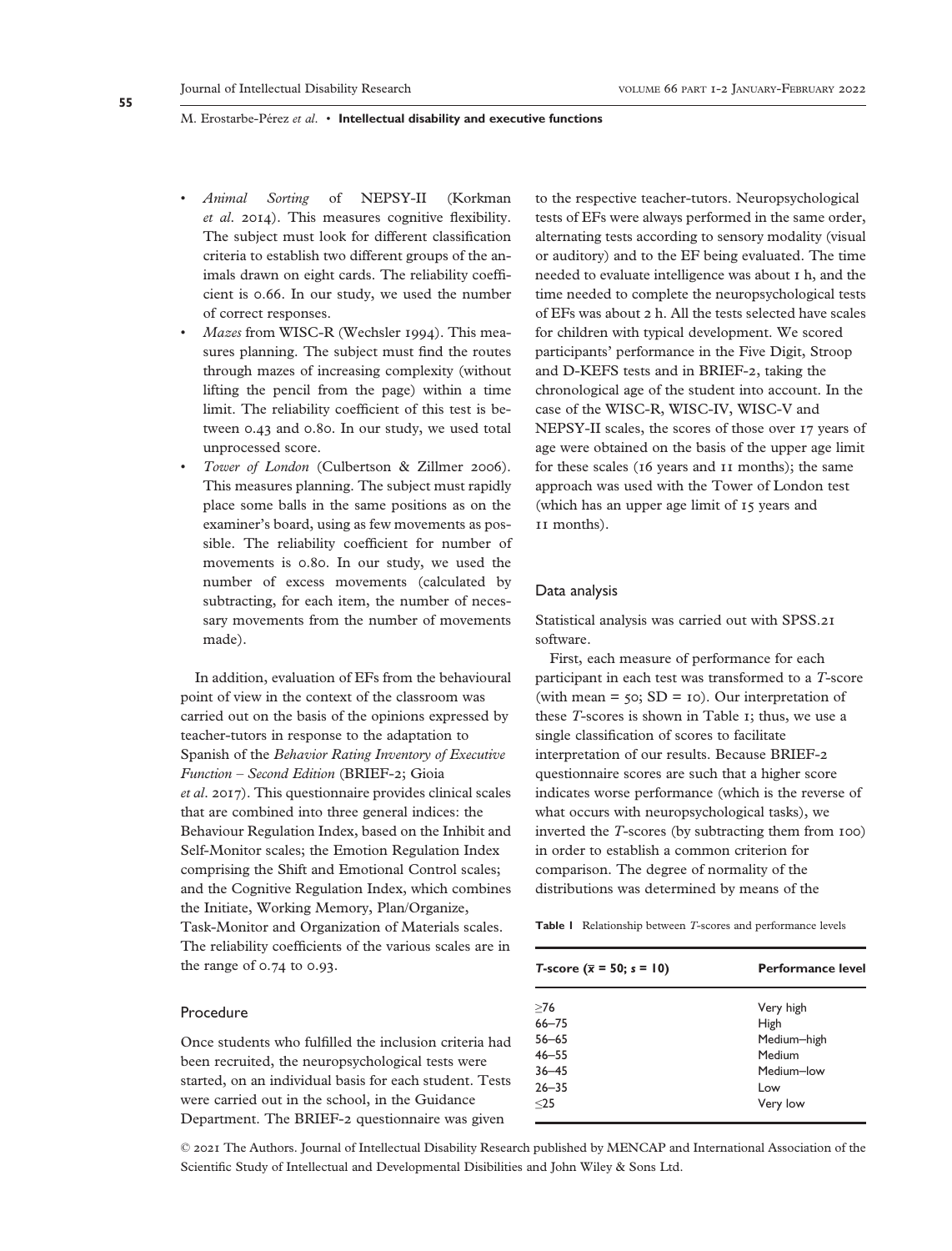asymmetry coefficient and by diagrams with histograms and a superimposed normal curve.

Intellectual disability and BIF groups were established, and the descriptive statistics for each variable were calculated for each group. The non-parametric Mann–Whitney *U*-test (for independent samples) was used to compare the mean values, in the two groups, of variables from both the neuropsychological tests (Table 2) and the BRIEF-2 questionnaire (Table 3). In the study comparing measures of neuropsychological evaluation variables, scores in WISC-IV tests measuring working memory (Digit Span and Letter–Number Sequencing) and processing speed (Coding and Symbol Search) were excluded because these measures are part of the TIQ score, which is the variable employed to place participants in the BIF or ID subgroups of

participants. Finally, in cases where differences were statistically significant, Cohen's *d* was calculated to indicate the size of the effect.

Study of the relationship between intellectual capacity and performance in neuropsychological tests of executive functions (Research Question 1)

We carried out analyses based on the Pearson and Spearman correlations (depending on whether variables were normally distributed or not) between TIQ and the various measures of EF performance. Also, we analysed the correlations between performance in EF tests and PR and VC, respectively. PR is considered to be a measure of capacity for fluid intelligence and VC, a measure of capacity for crystallised intelligence. In cases in which there was

Table 2 Descriptive statistics of executive function variables for the intellectual disability and borderline intellectual functioning groups and for differences between these groups

| Variables of neuropsychological tests | ID group $(n = 83)$<br>Mean (SD) | BIF group $(n = 23)$<br>Mean (SD) | P value   | Cohen's d  |
|---------------------------------------|----------------------------------|-----------------------------------|-----------|------------|
| Working memory                        |                                  |                                   |           |            |
| Digit Span (WISC-IV)                  | 30.1(8.8)                        | 41.3(7.6)                         |           |            |
| Letter-Number Sequencing (WISC-IV)    | 29.2(8.9)                        | 38.2(8.6)                         |           |            |
| Picture Span (WISC-V)                 | 33.6(9.2)                        | 43(13.1)                          | $<$ 0.001 | 0.83(0.38) |
| Inhibitory control                    |                                  |                                   |           |            |
| Word-Color (Stroop)                   | 31.5(7.7)                        | 37.4 (9)                          | 0.008     | 0.70(0.33) |
| Choosing (Five Digit Test)            | 29.6(2.8)                        | 32.2(5.9)                         | 0.002     | 0.56(0.27) |
| Cognitive flexibility                 |                                  |                                   |           |            |
| Category Switching (D-KEFS)           | 36.1(9)                          | 44.3 (10.4)                       | 0.001     | 0.84(0.39) |
| Animal Sorting (NEPSY-II)             | 28(9.2)                          | 31.1(9.7)                         | 0.103     |            |
| Shifting (Five Digit Test)            | 29.7(3.2)                        | 30.8(3.6)                         | 0.006     | 0.32(0.16) |
| Planning                              |                                  |                                   |           |            |
| Mazes (WISC-R)                        | 40.9 (10.7)                      | 53.6(8.4)                         | $<$ 0.001 | 1.32(0.55) |
| Excess movements (Tower of London)    | $32.5$ (11)                      | $36.5$ (17.7)                     | 0.119     |            |
| Processing speed                      |                                  |                                   |           |            |
| Coding (WISC-IV)                      | 28.0(5.8)                        | 35.3(5.7)                         |           |            |
| Symbol Search (WISC-IV)               | 30.8(5)                          | 39.1(9.8)                         |           |            |
| Word (Stroop)                         | 30.6(7.7)                        | 34.1(7.1)                         | 0.46      |            |
| Color (Stroop)                        | 27.5(6.7)                        | 35(9.6)                           | 0.001     | 0.90(0.41) |
| Reading (Five Digit Test)             | 30.1(2.6)                        | 32.4(4.6)                         | 0.006     | 0.62(0.29) |
| Counting (Five Digit Test)            | 29.5(2.2)                        | 31.1(4.4)                         | 0.006     | 0.46(0.22) |
| Verbal fluency                        |                                  |                                   |           |            |
| Phonemic Fluency (D-KEFS)             | 32.8(8.4)                        | 39.1(9.7)                         | 0.008     | 0.69(0.33) |
| Semantic Fluency (D-KEFS)             | 35.2(9.1)                        | 42.3(10.3)                        | 0.002     | 0.73(0.34) |

*T*-scores: mean = 50; standard deviation = 10. Min., minimum; Max., maximum; SD, standard deviation; IQA, interquartile amplitude. In blue: low performance. Non-parametric Mann–Whitney *U*-test. ID, intellectual disability; BIF, borderline intellectual functioning. The tests Digit Span, Letter– Number Sequencing, Coding and Symbol Search were not included when comparing means because these tests determine total intelligence quotient (TIQ), a variable that was used to place participants in the BIF or ID subgroups.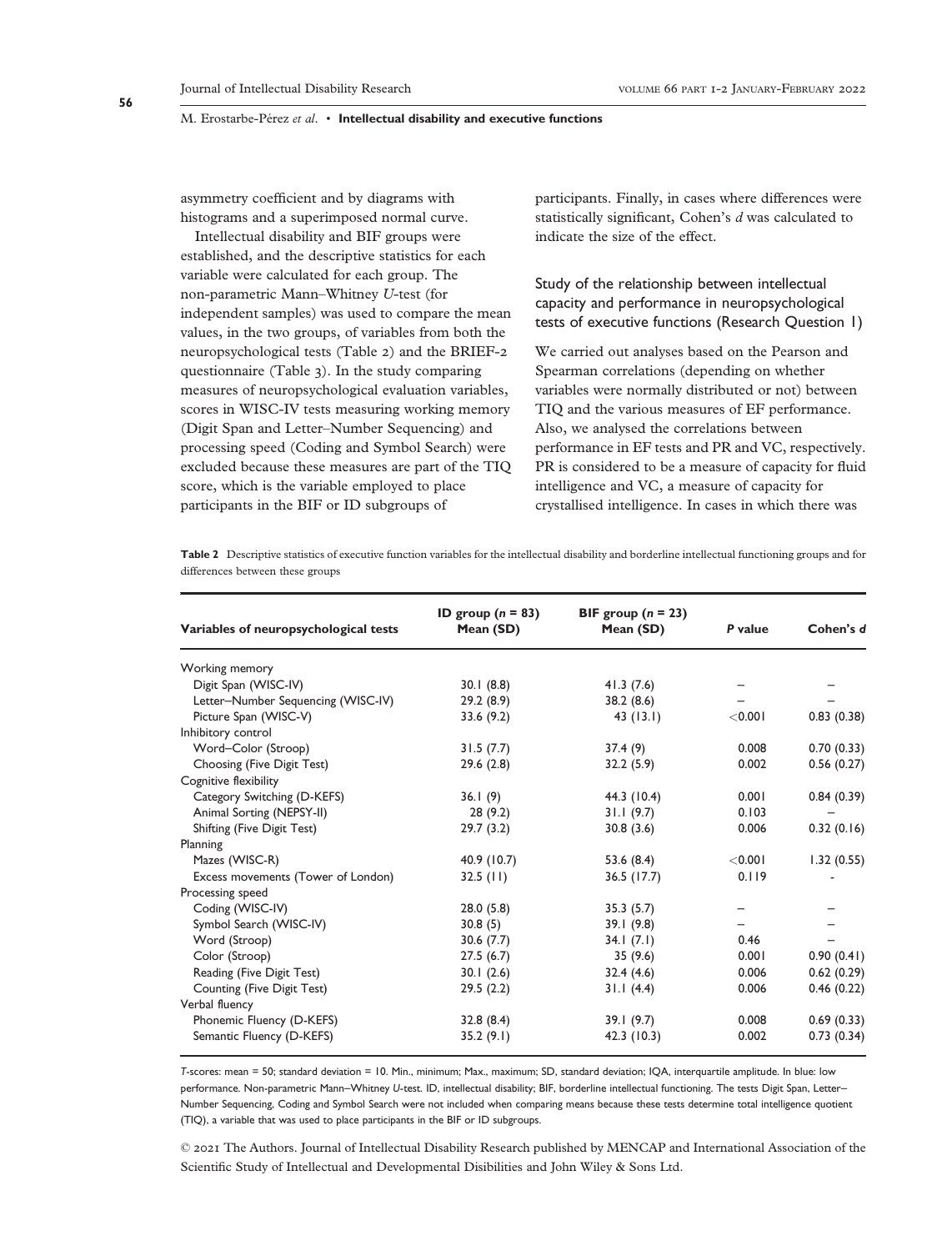#### Journal of Intellectual Disability Research VOLUME 66 PART 1-2 JANUARY-FEBRUARY 2022

#### M. Erostarbe-Pérez *et al*. • **Intellectual disability and executive functions**

|                                 | <b>ID</b> group<br>$(n = 83); \bar{x} (SD)$ | <b>BIF</b> group<br>$(n = 22); \overline{x}$ (SD) | P value | Cohen's d  |
|---------------------------------|---------------------------------------------|---------------------------------------------------|---------|------------|
|                                 |                                             |                                                   |         |            |
| Clinical scale                  |                                             |                                                   |         |            |
| <b>Inhibit</b>                  | 37.1 (13.5)                                 | 40.3(15.6)                                        | 0.219   |            |
| Self-Monitor                    | 34.4(14.1)                                  | 36(11.5)                                          | 0.592   |            |
| <b>Shift</b>                    | $34.8$ (11.8)                               | 42.1 (10.9)                                       | 0.013   | 0.64(0.30) |
| <b>Emotional Control</b>        | 40.5 $(14.4)$                               | 40.6 (14.5)                                       | 0.984   |            |
| Initiate                        | 43.1 $(9.2)$                                | 46.4 (10.3)                                       | 0.139   |            |
| <b>Working Memory</b>           | 37 (10.4)                                   | 42.1 $(9.3)$                                      | 0.049   | 0.52(0.25) |
| Plan/Organize                   | 40(7.4)                                     | 42.9(7.8)                                         | 0.116   |            |
| Task-Monitor                    | 39.5(9.4)                                   | 43.5(7.3)                                         | 0.074   |            |
| Organization of Materials       | 44 (12.3)                                   | 43.8 (15.2)                                       | 0.553   |            |
| Indices                         |                                             |                                                   |         |            |
| Behaviour Regulation Index      | 35.2(13.3)                                  | 38(14)                                            | 0.41    |            |
| <b>Emotion Regulation Index</b> | 35.9 (13.6)                                 | 40.4(13.1)                                        | 0.173   |            |
| Cognitive Regulation Index      | 39.1(8.1)                                   | 42.7(8.8)                                         | 0.096   |            |
| Global Executive Composite      | 35.8(9.8)                                   | 40. $(10)$                                        | 0.133   |            |

**Table 3** Descriptive statistics of BRIEF-2 scores for the intellectual disability and borderline intellectual functioning groups and for differences between these groups

*T*-scores: mean = 50; standard deviation = 10. *T*-scores have been inverted by subtracting them from 100. Non-parametric Mann–Whitney *U*-test. ID, intellectual disability; BIF, borderline intellectual functioning; *x*, mean; SD, standard deviation. In blue: low performance.

moderate correlation, we evaluated, by means of simple linear regression, the possible predictive value of TIQ, PR and VC for the EF concerned and vice versa. In cases in which the unstandardised residual was normal, we obtained parametric coefficients; in all other cases, the regression line was calculated using Theil's incomplete method. In cases in which it was possible to build regression models with two measured variables, we did multiple regression analysis.

# Study of the relationship between age and executive function performance (Research Question 2)

The Pearson or Spearman correlation coefficients were calculated for the possible relationship between direct scores in each test and age of participant. BRIEF-2 direct scores correspond to the sum of the values given by the teachers to each item of the questionnaire (1 point = never; 2 points = sometimes; and 3 points = frequently). Note that, with the BRIEF-2 questionnaire, for the items evaluated, a higher score corresponds to worse EF performance.

## **Results**

Exploration of mean performance values of the participants at different evaluation tests

The BIF group performed statistically better than the ID group for the tests: Picture Span (*working memory*), Word–Color and Choosing (*inhibitory control*), Category Switching and Switching (*cognitive flexibility*), Mazes (*planning*), Color, Reading and Counting (*processing speed*) and Letter Fluency and Category Fluency (*verbal fluency*). However, there were no significant differences between the groups with respect to Animal Sorting, Tower of London or Word (Table 2).

With respect to the results of behavioural evaluation, teachers generally felt that their students had medium–low performance of EFs. They considered the capacities most affected in students with ID were *Self-Monitor* and *Shift*. Similarly, *Self-Monitor* was the capacity most compromised in students with BIF. At the other end of the scale, the most conserved capacity in ID students was *Organization of Materials*, and in BIF students, it was *Initiate*. Therefore, teachers perceived the EF performance of students with BIF to be slightly better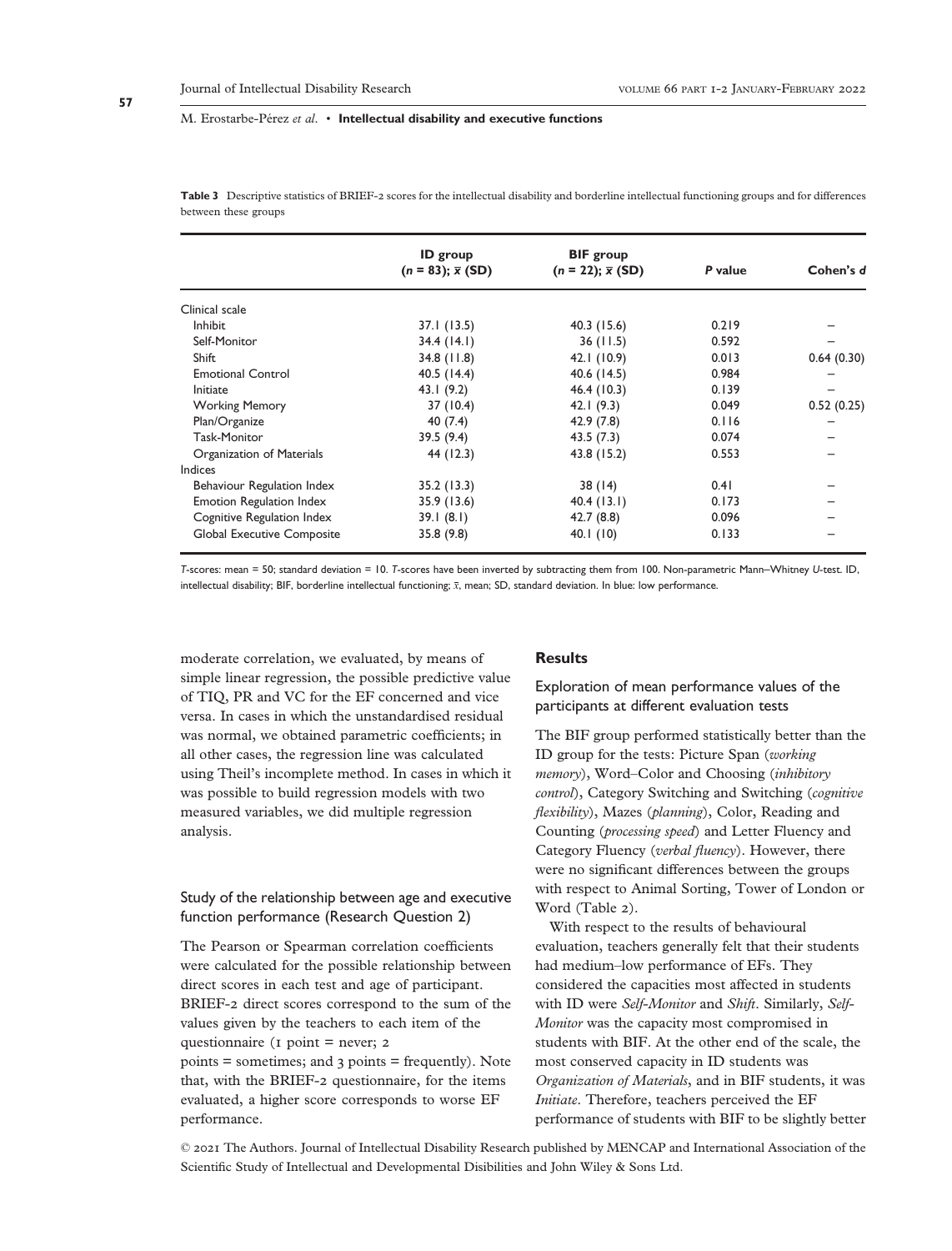#### Journal of Intellectual Disability Research VOLUME 66 PART 1-2 JANUARY-FEBRUARY 2022

#### M. Erostarbe-Pérez *et al*. • **Intellectual disability and executive functions**

than that of students with ID on all the clinical scales of BRIEF-2 except for *Organization of Materials*. However, the only statistically significant differences amongst these perceptions were in *Shift* and *Working Memory* (Table 3).

Relationship between intellectual capacity and performance in neuropsychological tests of executive functions (Research Question 1)

To study the relationship between TIQ and performance in EF tests, the WISC-IV test variables measuring *working memory* and *processing speed* were excluded because they constitute part of TIQ.

With regard to the relationship between TIQ and *working memory*, there was a strong and significant correlation between TIQ and performance in Picture Span (Table 4). It was possible to build a regression model with these two variables, and 22.6%  $(R^2 = 0.226)$  of variation in TIQ can be explained by a linear dependency of TIQ on score in Picture Span; this does not imply that the converse is also the case (Table 5).

There were moderate statistically significant relationships between TIQ and individual variables measuring *inhibitory control*, *processing speed* and *verbal fluency*. Relationships between TIQ and individual variables reflecting *cognitive flexibility* and *planning* were also significant, but the correlation was small or moderate. With regard to the relationship between TIQ and *planning*, the strongest correlation was observed between TIQ and performance in Mazes (Table 4).

When TIQ is taken as the dependent variable,  $21\%$ of the variation in TIQ can be explained by a linear dependency on performance in Mazes (Table 5). And, when TIQ is taken as the independent variable, the same percentage (21%) of the variation in performance in Mazes can be explained by TIQ. It is concluded, therefore, that the relationship between these two variables is bidirectional, that is, they influence each other (Table 5).

Finally, multiple regression analysis, taking TIQ as the dependent variable and scores in Mazes and Picture Span as independent variables, indicated that 38% of the variation in TIQ can be explained by combined differences in performance in the Mazes and Picture Span tasks.

**Table 4** Correlation between total intelligence quotient and executive function variables

| Variables of                     |          | Total intelligence quotient (TIQ) |     |
|----------------------------------|----------|-----------------------------------|-----|
| neuropsychological<br>tests      |          | Pearson's r Spearman's rho N      |     |
| Working memory                   |          |                                   |     |
| Picture Span (WISC-V)            |          | $0.54**$                          | 106 |
| Inhibitory control               |          |                                   |     |
| Word-Color (Stroop)              | $0.36**$ |                                   | 104 |
| Choosing (Five Digit Test)       |          | $0.36**$                          | 102 |
| Cognitive flexibility            |          |                                   |     |
| Category Switching               | $0.29**$ |                                   | 106 |
| (D-KEFS)                         |          |                                   |     |
| Animal Sorting (NEPSY-II) 0.32** |          |                                   | 106 |
| Shifting (Five Digit Test)       |          | $0.31**$                          | 102 |
| Planning                         |          |                                   |     |
| Mazes (WISC-R)                   | $0.46**$ |                                   | 106 |
| <b>Excess movements</b>          | $0.23*$  |                                   | 106 |
| (Tower of London)                |          |                                   |     |
| Processing speed                 |          |                                   |     |
| Word (Stroop)                    | $0.33**$ |                                   | 104 |
| Color (Stroop)                   | $0.39**$ |                                   | 104 |
| Reading (Five Digit Test)        |          | $0.35**$                          | 105 |
| Counting (Five Digit Test)       |          | $0.32**$                          | 102 |
| Verbal fluency                   |          |                                   |     |
| <b>Phonemic Fluency</b>          | $0.30**$ |                                   | 106 |
| (D-KEFS)                         |          |                                   |     |
| Semantic Fluency                 | $0.37**$ |                                   | 106 |
| (D-KEFS)                         |          |                                   |     |

\* Two-tailed significance (*P <* 0.05).

 $*$ Two-tailed significance  $(P < 0.01)$ .

 $*$ Two-tailed significance ( $P < 0.001$ ).

WISC, Wechsler Intelligence Scale for Children; D-KEFS, Delis–Kaplan Executive Function System.

With regard to the study of the relationships between PR and performance in EF tests (including those of WISC-IV), there were significant correlations with 14 of the neuropsychological tests (Table 6). Picture Span and Mazes have the strongest correlation with PR index (as we found with TIQ). The multiple linear regression study indicates that 35% of the variation in PR can be accounted for by variance in scores for these two EF tasks.

Concerning the relationships between VC and performance in EF tests (including those of WISC-IV), in general, correlations were weak (Table 7). The strongest correlations – although still weak – were between VC index and performance in working memory tasks (Digits and Letters and Numbers).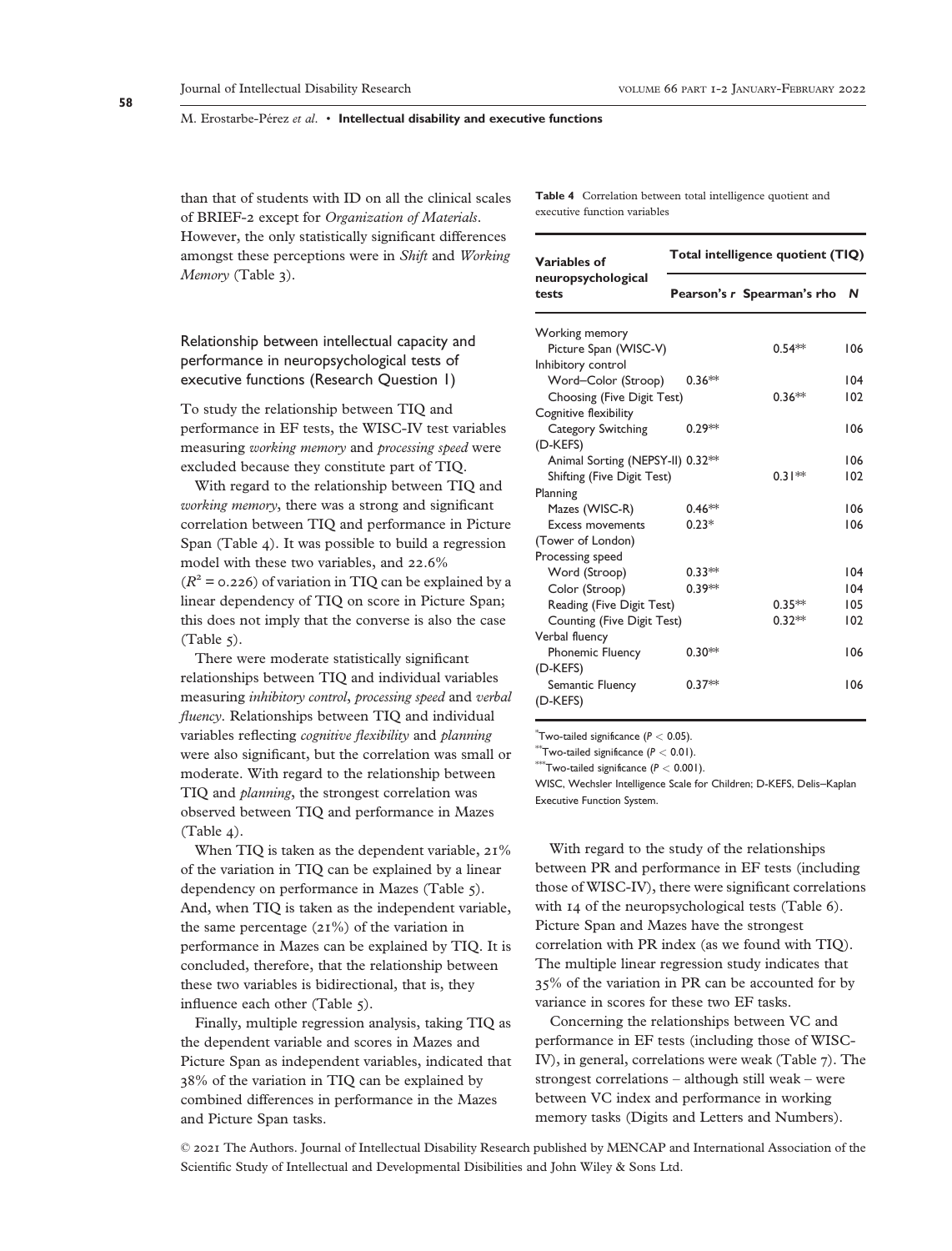#### **Table 5** Simple linear regression lines

| <b>Regression line</b>                         | <b>Estimate</b> | <b>SE</b> | LL<br>95% CI | UL<br>95% CI | P          |
|------------------------------------------------|-----------------|-----------|--------------|--------------|------------|
| $TIO = 43.799 + 0.443 \times$ Picture Span (T) | 0.44            | 0.08      | 0.28         | 0.60         | $<$ 0.00 l |
| Picture Span $(T) = 5.263 + 0.511 \times TIQ$  | 0.51            | 0.09      | 0.33         | 0.69         | < 0.001    |
| $TIO = 42.145 + 0.4 \times Mazes (T)$          | 0.40            | 0.08      | 0.25         | 0.55         | < 0.001    |
| Mazes (T) = 12.348 + 0.526 $\times$ TIQ        | 0.53            | 0.10      | 0.33         | 0.72         | $<$ 0.001  |
| $PR = 55.098 + 0.428 \times$ Picture Span (T)  | 0.43            | 0.12      | 0.20         | 0.66         | $<$ 0.001  |
| Picture Span $(T) = 16.906 + 0.267 \times PR$  | 0.27            | 0.07      | 0.12         | 0.41         | < 0.001    |
| $PR = 42.951 + 0.628 \times \text{Mazes}$ (T)  | 0.63            | 0.10      | 0.43         | 0.82         | < 0.001    |
| Mazes $(T) = 12.251 + 0.447 \times PR$         | 0.45            | 0.07      | 0.31         | 0.59         | $<$ 0.00 l |
| $VC = 55.242 + 0.301 \times Digits (T)$        | 0.30            | 0.10      | 0.10         | 0.40         | 0.004      |
| Digits (T) = 15.579 + 0.261 $\times$ VC        | 0.26            | 0.09      | 0.09         | 0.44         | 0.004      |

CI, confidence interval; LL, lower limit; UL, upper limit; SE, standard error; TIQ, total intelligence quotient; PR, perceptual reasoning; VC, verbal comprehension.

#### **Table 6** Correlation between perceptual reasoning and executive function variables

|                                          | <b>Perceptual reasoning</b> |                |                   |     |  |
|------------------------------------------|-----------------------------|----------------|-------------------|-----|--|
| Variables of neuropsychological<br>tests | Pearson's r                 | Spearman's rho | Sig. (two-tailed) | N   |  |
| Working memory                           |                             |                |                   |     |  |
| Digit Span (WISC-IV)                     | $0.24*$                     |                | 0.013             | 106 |  |
| Letter-Number Sequencing (WISC-IV)       | $0.31**$                    |                | 0.001             | 106 |  |
| Picture Span (WISC-V)                    |                             | $0.40**$       | < 0.001           | 106 |  |
| Inhibitory control                       |                             |                |                   |     |  |
| Word-Color (Stroop)                      | $0.27**$                    |                | 0.006             | 104 |  |
| Choosing (Five Digit Test)               |                             | $0.30**$       | 0.002             | 102 |  |
| Cognitive flexibility                    |                             |                |                   |     |  |
| Category Switching (D-KEFS)              | 0.15                        |                | 0.136             | 106 |  |
| Animal Sorting (NEPSY-II)                | $0.35**$                    |                | < 0.001           | 106 |  |
| Shifting (Five Digit Test)               |                             | $0.21*$        | 0.034             | 106 |  |
| Planning                                 |                             |                |                   |     |  |
| Mazes (WISC-R)                           | $0.53**$                    |                | < 0.001           | 106 |  |
| Excess movements (Tower of London)       | $0.26**$                    |                | 0.007             | 106 |  |
| Processing speed                         |                             |                |                   |     |  |
| Coding (WISC-IV)                         | $0.37**$                    |                | < 0.001           | 106 |  |
| Symbol Search (WISC-IV)                  | $0.39**$                    |                | < 0.001           | 106 |  |
| Word (Stroop)                            | 0.08                        |                | 0.426             | 104 |  |
| Color (Stroop)                           | 0.17                        |                | 0.080             | 104 |  |
| Reading (Five Digit Test)                |                             | 0.15           | 0.131             | 106 |  |
| Counting (Five Digit Test)               |                             | $0.23*$        | 0.015             | 106 |  |
| Verbal fluency                           |                             |                |                   |     |  |
| Phonemic Fluency (D-KEFS)                | $0.20*$                     |                | 0.036             | 106 |  |
| Semantic Fluency(D-KEFS)                 | $0.26**$                    |                | 0.007             | 106 |  |

\* Two-tailed significance (*P <* 0.05).

\*\*Two-tailed significance (*P <* 0.01).

WISC, Wechsler Intelligence Scale for Children; D-KEFS, Delis–Kaplan Executive Function System.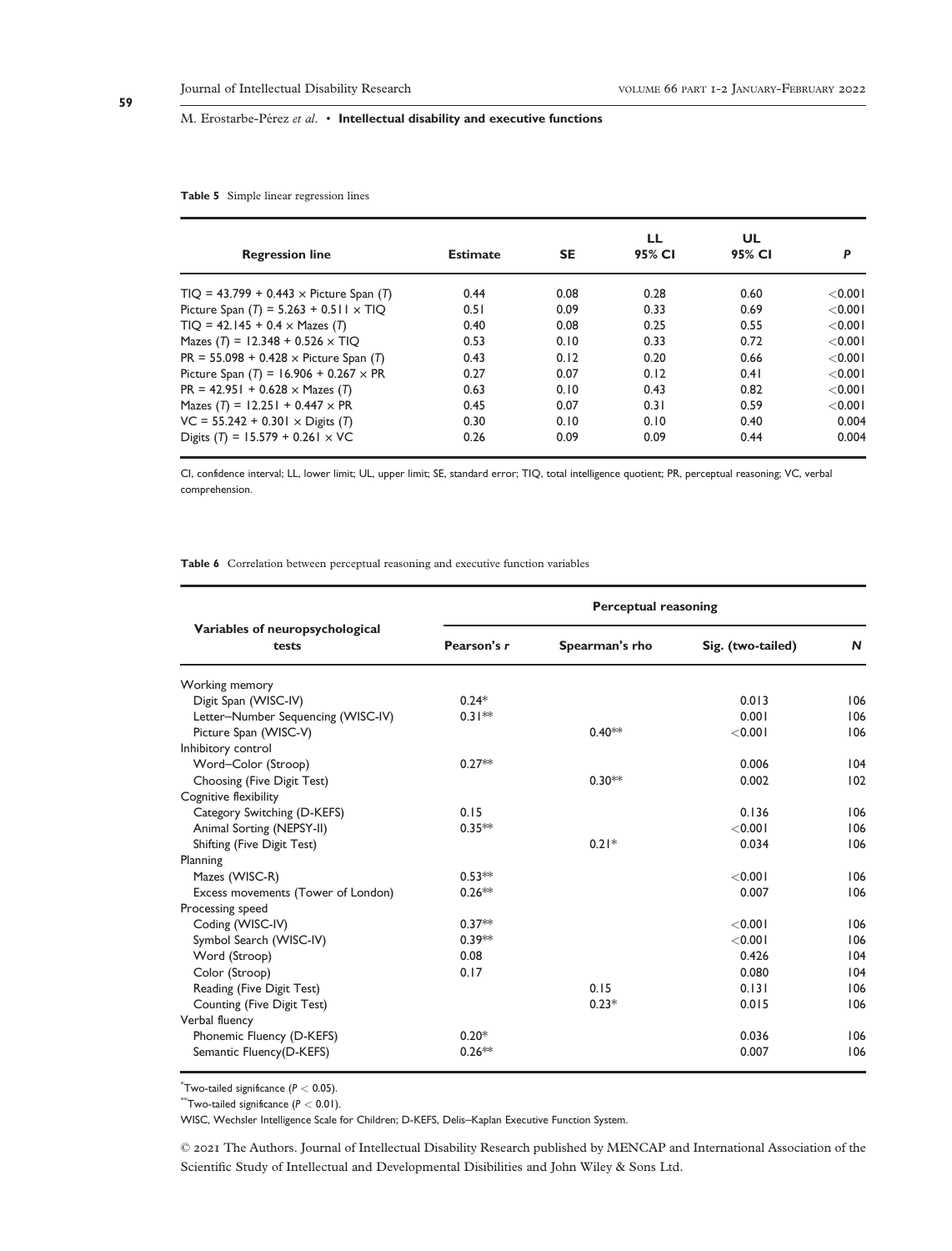#### **Table 7** Correlation between verbal comprehension and executive function variables

|                                          |             | <b>Verbal comprehension</b> |                   |     |  |  |
|------------------------------------------|-------------|-----------------------------|-------------------|-----|--|--|
| Variables of neuropsychological<br>tests | Pearson's r | Spearman's rho              | Sig. (two-tailed) | N   |  |  |
| Working memory                           |             |                             |                   |     |  |  |
| Digit Span (WISC-IV)                     | $0.28**$    |                             | 0.004             | 106 |  |  |
| Letter-Number Sequencing (WISC-IV)       | $0.27**$    |                             | 0.005             | 106 |  |  |
| Picture Span (WISC-V)                    |             | $0.23*$                     | 0.017             | 106 |  |  |
| Inhibitory control                       |             |                             |                   |     |  |  |
| Word-Color (Stroop)                      | 0.01        |                             | 0.913             | 104 |  |  |
| Choosing (Five Digit Test)               |             | $0.26**$                    | 0.006             | 106 |  |  |
| Cognitive flexibility                    |             |                             |                   |     |  |  |
| Category Switching (D-KEFS)              | $0.20*$     |                             | 0.037             | 106 |  |  |
| Animal Sorting (NEPSY-II)                | $0.22*$     |                             | 0.021             | 106 |  |  |
| Shifting (Five Digit Test)               |             | 0.11                        | 0.271             | 106 |  |  |
| Planning                                 |             |                             |                   |     |  |  |
| Mazes (WISC-R)                           | $0.27**$    |                             | 0.005             | 106 |  |  |
| Excess movements (Tower of London)       | 0.02        |                             | 0.797             | 106 |  |  |
| Processing speed                         |             |                             |                   |     |  |  |
| Coding (WISC-IV)                         | 0.18        |                             | 0.059             | 106 |  |  |
| Symbol Search (WISC-IV)                  | 0.18        |                             | 0.068             | 106 |  |  |
| Word (Stroop)                            | 0.15        |                             | 0.129             | 104 |  |  |
| Color (Stroop)                           | 0.12        |                             | 0.237             | 104 |  |  |
| Reading (Five Digit Test)                |             | 0.13                        | 0.169             | 106 |  |  |
| Counting (Five Digit Test)               |             | 0.11                        | 0.243             | 106 |  |  |
| Verbal fluency                           |             |                             |                   |     |  |  |
| Phonemic Fluency (D-KEFS)                | 0.13        |                             | 0.173             | 106 |  |  |
| Semantic Fluency (D-KEFS)                | 0.15        |                             | 0.125             | 106 |  |  |

\* Two-tailed significance (*P <* 0.05).

\*\*Two-tailed significance (*P <* 0.01).

WISC, Wechsler Intelligence Scale for Children; D-KEFS, Delis–Kaplan Executive Function System.

# Relationship between age and executive function performance (Research Question 2)

For analysis of results from the neuropsychological evaluation, we only included participants with ID, after first checking for significant differences between the ID and BIF groups.

The analysis of correlation is based on direct scores, as opposed to *T*-scores, because the direct scores are more independent of age than *T*-scores (which depend on the scales of the various tests, which are typically adjusted for age).

There were moderately significant correlations between chronological age of ID participants and scores in the neuropsychological tests of *working memory* (Table 8). However, it was not possible to build a valid linear regression model with any of these variables, not even with score in Digit Span, which

was the measure of working memory that correlated most strongly with age.

There were slightly-to-moderately significant correlations between chronological age and variables for *inhibitory control*. Similarly, the correlations between age and other scores in EF tasks vary. There was no significant correlation between age and *letter fluency*. The correlation between age and *category fluency* was significant but slight. Correlations between age and scores in tasks evaluating *processing speed* were not significant except for moderately significant correlation with Coding and slightly significant correlations with Symbol Search and Reading. There were no significant correlations between age of ID participants and variables measuring *cognitive flexibility* or *planning* (Table 8). In summary, our results suggest that *working memory* is the EF that is most strongly related to age.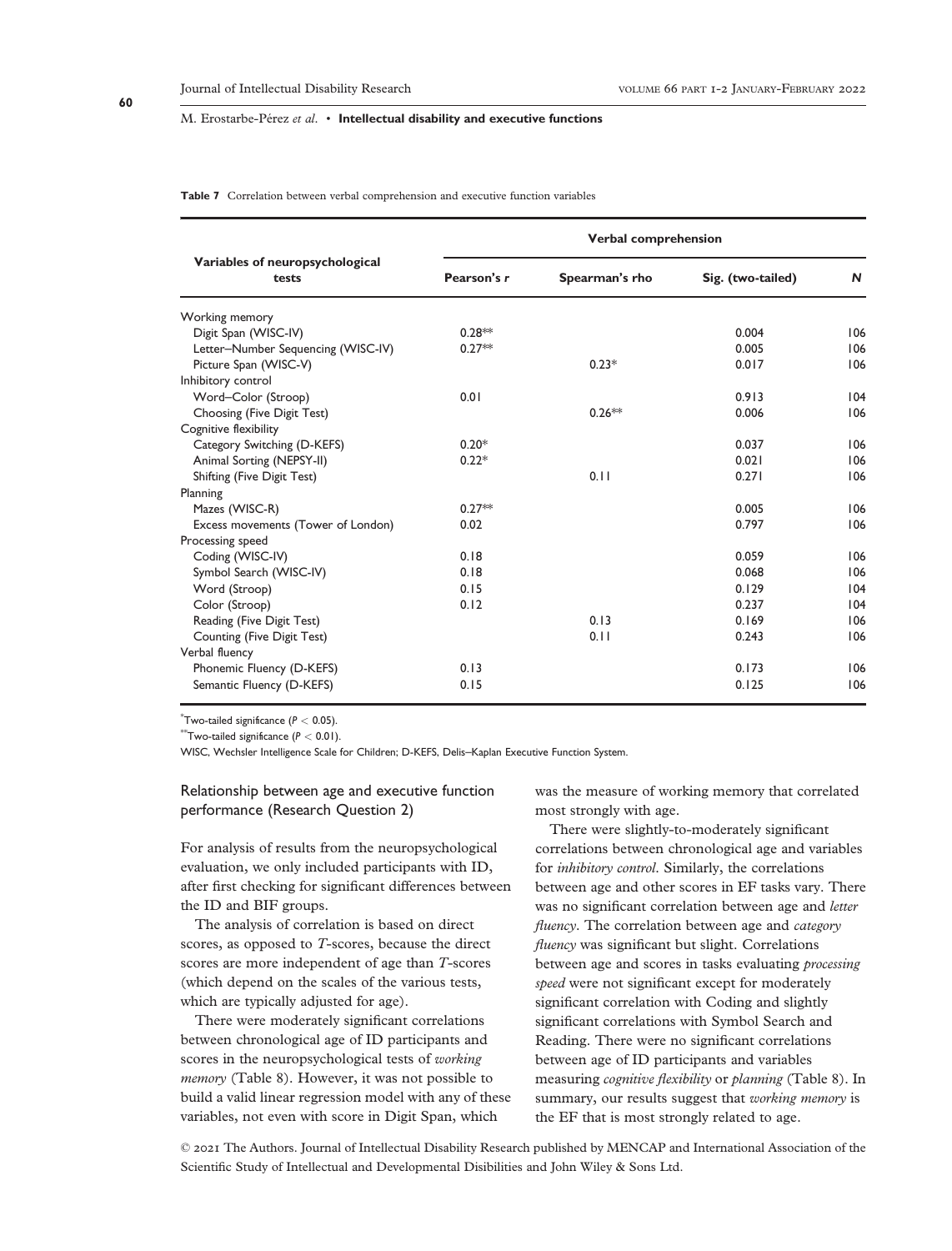**Table 8** Correlation between age and executive function variables for the intellectual disability group

|                                          |             | Age (12-18 years) |                   |              |  |
|------------------------------------------|-------------|-------------------|-------------------|--------------|--|
| Variables of neuropsychological<br>tests | Pearson's r | Spearman's rho    | Sig. (two-tailed) | $\mathsf{N}$ |  |
| Working memory                           |             |                   |                   |              |  |
| Digit Span (WISC-IV)                     | $0.41**$    |                   | < 0.001           | 83           |  |
| Letter-Number Sequencing (WISC-IV)       | $0.33**$    |                   | 0.002             | 83           |  |
| Picture Span (WISC-V)                    |             | $0.31**$          | 0.005             | 83           |  |
| Inhibitory control                       |             |                   |                   |              |  |
| Word-Color (Stroop)                      | $0.25*$     |                   | 0.023             | 82           |  |
| Choosing (Five Digit Test)               |             | $-0.31**$         | 0.005             | 79           |  |
| Cognitive flexibility                    |             |                   |                   |              |  |
| Category Switching (D-KEFS)              | 0.14        |                   | 0.218             | 83           |  |
| Animal Sorting (NEPSY-II)                | $-0.02$     |                   | 0.847             | 83           |  |
| Shifting (Five Digit Test)               |             | $-0.19$           | 0.097             | 79           |  |
| Planning                                 |             |                   |                   |              |  |
| Mazes (WISC-R)                           | 0.08        |                   | 0.454             | 83           |  |
| Excess movements (Tower of London)       | 0.19        |                   | 0.086             | 83           |  |
| Processing speed                         |             |                   |                   |              |  |
| Coding (WISC-IV)                         | $0.39**$    |                   | < 0.001           | 83           |  |
| Symbol Search (WISC-IV)                  | $0.22*$     |                   | 0.043             | 83           |  |
| Word (Stroop)                            |             | $-0.05$           | 0.660             | 82           |  |
| Color (Stroop)                           |             | $-0.20$           | 0.075             | 79           |  |
| Reading (Five Digit Test)                | $0.22*$     |                   | 0.047             | 82           |  |
| Counting (Five Digit Test)               | 0.14        |                   | 0.224             | 82           |  |
| Verbal fluency                           |             |                   |                   |              |  |
| Phonemic Fluency (D-KEFS)                | 0.17        |                   | 0.126             | 83           |  |
| Semantic Fluency (D-KEFS)                | $0.25*$     |                   | 0.021             | 83           |  |

\* Two-tailed significance (*P <* 0.05).

\*\*Two-tailed significance (*P <* 0.01).

WISC, Wechsler Intelligence Scale for Children; D-KEFS, Delis–Kaplan Executive Function System.

Turning to the study of the correlation between age and development of EFs according to the perception of teachers, in this study, too, we used direct scores from the questionnaire scale, but the data of all participants (both ID and BIF) were pooled, because it was established that there were no significant differences between the ID and BIF groups in terms of scores in the questionnaire. The only significant correlation found was between age and teacher perception of *Working Memory*. According to the teachers' impressions, there was no significant relationship between chronological age of students and development of the abilities *Inhibit*, *Self-Monitor*, *Shift*, *Emotional Control*, *Initiate*, *Plan/ Organize*, *Task-Monitor* and *Organization of Materials* (Table 9).

# **Discussion**

Our data suggest that children and adolescents with BIF perform significantly better than children and adolescents with ID in neuropsychological tests of EFs, although performance in both groups was lower than that corresponding to their chronological age. The same results were observed in a study, which was methodologically similar to ours, on *working memory* (Schuchardt *et al*. 2010).

With regard to teachers' perceptions of EFs in their students with ID and BIF, in general, perceptions were that performance was 'medium–low', with *Self-Monitor* being the most deteriorated capacity. For the ID group, the most conserved capacity was *Organization of Materials*; for the BIF group, it was *Initiate*. Differences between groups were only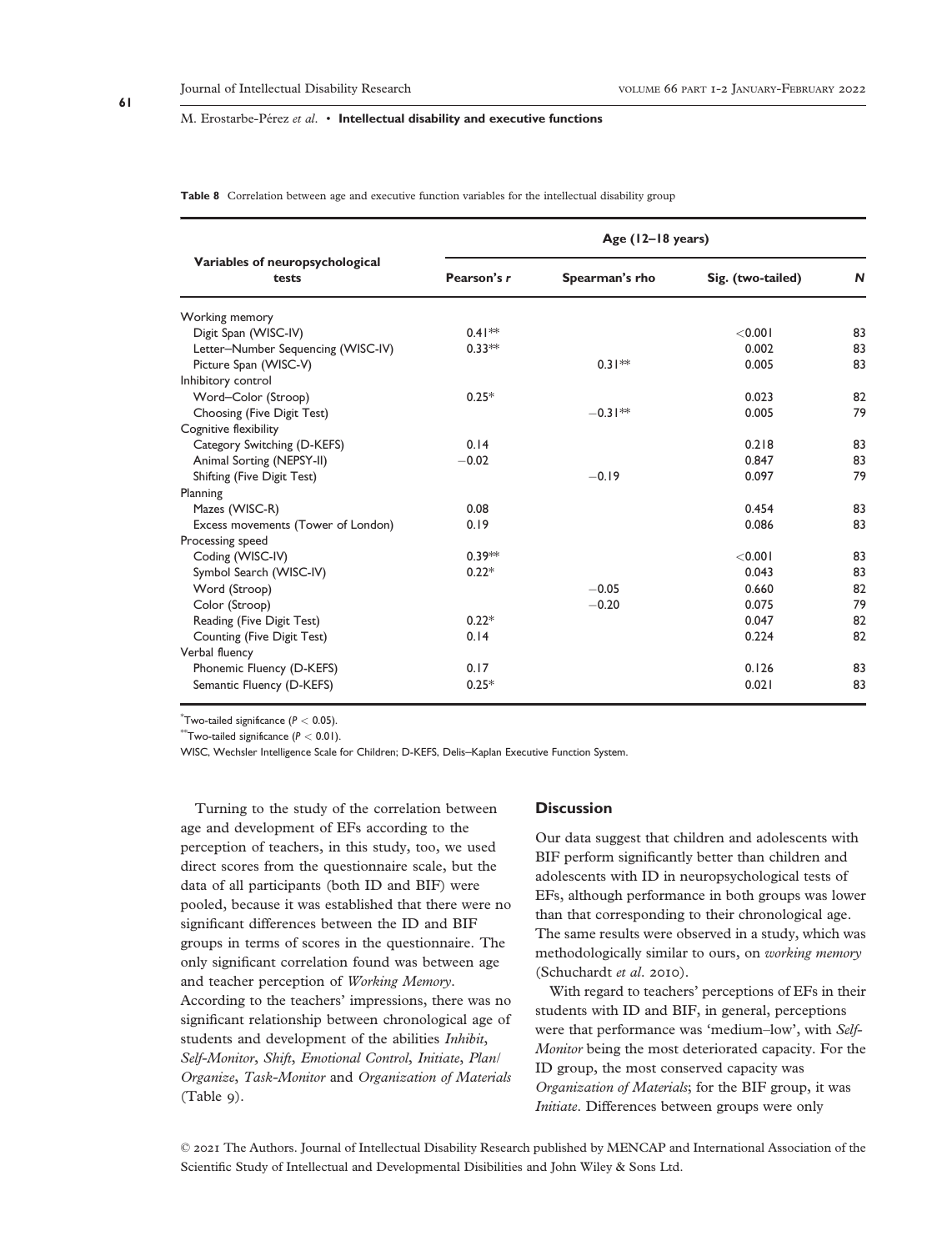**Table 9** Correlation between age and BRIEF-2 variables  $(N = 105)$ 

|                                 | Age $(11-18 \text{ years})$ |                              |  |  |
|---------------------------------|-----------------------------|------------------------------|--|--|
| <b>BRIEF-2</b>                  | Pearson's r                 | Significance<br>(two-tailed) |  |  |
| Clinical scale                  |                             |                              |  |  |
| Inhibit                         | $-0.02$                     | 0.798                        |  |  |
| Self-Monitor                    | $-0.03$                     | 0.777                        |  |  |
| Shift                           | 0.17                        | 0.076                        |  |  |
| <b>Emotional Control</b>        | 0.13                        | 0.176                        |  |  |
| Initiate                        | 0.01                        | 0.897                        |  |  |
| <b>Working Memory</b>           | $-0.20*$                    | 0.037                        |  |  |
| Plan/Organize                   | $-0.03$                     | 0.728                        |  |  |
| <b>Task-Monitor</b>             | $-0.14$                     | 0.146                        |  |  |
| Organization of Materials       | $-0.13$                     | 0.173                        |  |  |
| Indices                         |                             |                              |  |  |
| Behaviour Regulation Index      | $-0.03$                     | 0.770                        |  |  |
| <b>Emotion Regulation Index</b> | 0.17                        | 0.086                        |  |  |
| Cognitive Regulation Index      | $-0.14$                     | 0.150                        |  |  |
| Global Executive Composite      | $-0.03$                     | 0.795                        |  |  |

\* Two-tailed significance (*P <* 0.05).

BRIEF-2, Behavior Rating Inventory of Executive Function – Second Edition.

significant in *Shift* and *Working Memory*. In comparison with our results, Memisevic and Sinanovic (2014) obtained higher levels of statistical significance for differences between groups. Hutchison *et al*. (2015) studied a sample of 25 children with Prader–Willi syndrome and found that the teachers' perceptions of *Initiate* and *Organization of Materials* capacities were medium–low and the remaining capacities were perceived to be affected to a clinically significant degree. Pritchard *et al*. (2015) indicated that teachers perceived difficulties in all of the BRIEF domains for a sample of 188 children with Down's syndrome. In the first edition of the American version of BRIEF (Gioia *et al*. 2000), the authors provide means and standard deviations for 16 children and adolescents with ID; the subjects in this sample had more difficulty than the control group in all domains and especially in the *Working Memory* domain.

Our results are in agreement with the recent research finding that *Organization of Materials* is one of the strong points of children and adolescents with ID. Loveall *et al*. (2017) studied development of EFs in a sample of 112 children, adolescents and adults

with Down's syndrome and found *Organization of Materials* to be a strong point, while *Self-Monitor* and *Shift* were weak points. Our study, therefore, confirms this idea that, according to the perception of teachers, *Organization of Materials* is the most developed and conserved capacity in children and adolescents with ID and BIF. The explanation of this finding could be that, generally, in special-education centres, students are formally encouraged to be autonomous and that this is reflected in scores for items in the *Organization of Materials* domain. In contrast, *Self-Monitor* and *Shift* might not be given so much emphasis in these educational contexts; if this is the case, these domains should be targets for intervention, with, for example, Meichenbaum's self-instructional training.

Concerning the relationship between TIQ and EFs, our results show that all EFs correlate significantly with general intellectual capacity. This is in agreement with recent results demonstrating a relationship between intelligence and working memory, cognitive flexibility and inhibitory control in adults with ID (Biesmans *et al*. 2019). Along the same lines, Friedman *et al*. (2006) proposed that in so far as a person suffers greater dysfunction in EFs, the more strongly the level of executive functioning may correlate with intelligence. This hypothesis has recently been called into question by Biesmans *et al*. (2019) on the basis of findings from a study of a heterogeneous sample of people with ID.

Of all the relationships between TIQ and EFs studied in our data, the strongest correlation was that between Picture Span score, which measures working memory, and TIQ. This relationship has been described for populations with normal intelligence (Kane *et al*. 2005; Friedman *et al*. 2006) and is beginning to be clarified in people with ID: a significant positive correlation  $(r = 0.80)$  has been found between measures of working memory and TIQ in children with moderate ID (Osório *et al*. 2012). Similarly, Schuchardt *et al*. (2010) and Memisevic and Sinanovic (2014) show that the level of working memory in people with ID depends on their mental age.

In our study, the correlation values between EFs and tasks related to PR index (fluid intelligence) were mostly significant. In contrast, correlation values between EFs and tasks determining VC index (crystallised intelligence) were predominantly not significant. These results for the ID population are in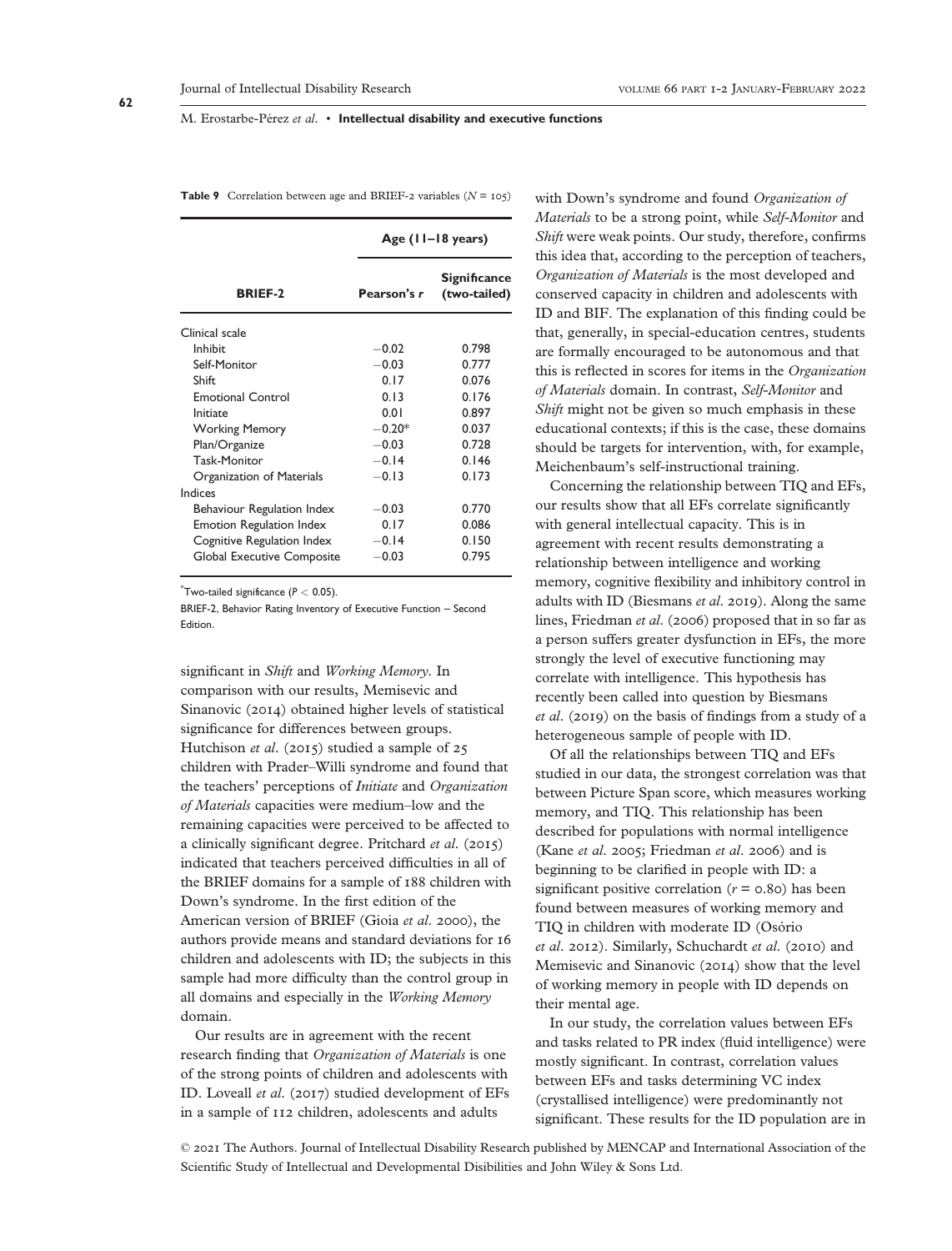line with what has been reported by other authors for populations with typical development (Arffa 2007; Salthouse & Pink 2008; Floyd *et al*. 2010). Furthermore, our data suggest that the EF most strongly related with both fluid intelligence and crystallised intelligence is *working memory*, rather than *inhibitory control* or *cognitive flexibility* (Friedman *et al*. 2006; Arffa 2007). Friedman *et al*. (2006) suggested that the slight correlation between crystallised intelligence and *inhibitory control* and *cognitive intelligence*, respectively, could be explained by that part of the variability in these two EFs that is attributable to variability in *working memory*.

The reason why EFs tend to correlate more strongly with fluid intelligence than with crystallised intelligence might be linked to the type of sensorial information used in the evaluation tasks. Fluid intelligence tasks are predominantly based on visuospatial information; crystallised intelligence tasks are predominantly based on auditory–verbal information. It is possible that the neuropsychological tests of EFs lean more heavily, generally speaking, on visuospatial information than on verbal information.

Consequently, as pointed out by Danielsson *et al*. (2012), it is important to explore the differences between verbal and non-verbal tasks used to measure EFs in people with ID/BIF. For the same reason, we recommend that neuropsychologists, before starting evaluation of EFs in people with ID/BIF, should check whether there is any discrepancy in the levels of verbal and non-verbal skills and, if there is, should determine which sensorial modality is most developed (verbal skills are more auditory and non-verbal skills are more visual). Higher measures of the EFs of a person with ID could be obtained by using test based on the sensory modality that is most developed in that person. These considerations also reflect the need to develop more tests – tests based on the verbal– auditory modality – with which to evaluate EFs.

Furthermore, to explore the maximum potential of a person, we recommend that neuropsychologists be flexible about how some tests are performed. For example, if the objective of the evaluation is to test potential reasoning capacity, the test may be more informative if the normal time limits are not adhered to, because subjects with ID need more time to process the information and emit a response. Also, ID/BIF subjects may need more reminders about the instructions because they can forget them easily as a

result of poor working memory. Other ways to resolve these issues would be to create tests specifically for people with ID/BIF or to adapt instructions and to establish ID/BIF-appropriate scales for existing tests that have been designed for the typical population.

Regarding the relationship between development of EFs and age, our data show a positive correlation between age and performance in neuropsychological tasks requiring working memory and inhibitory control. Auditory working memory was the EF that correlated most strongly with age. There were no significant correlations between age of ID participants and variables measuring *cognitive flexibility* or *planning*, and the correlations between age and the other scores in EF tasks vary. However, these findings are not sufficient to rule out definitively any improvement in these capacities as children and adolescents with ID get older. Improvement of working memory and inhibitory control capacities with age has also been described by Van der Molen *et al*. (2014), who, on the basis of a study of 119 children with ID, observed that development of these EFs continued until 15 years of age. Van der Molen *et al*. also found that development in the other capacities evaluated stopped at 10 years of age. Our results coincide with this latter finding: performance in tasks requiring processing speed and verbal fluency did not have a clear pattern of relationship with age, and scores in tasks involving cognitive flexibility and planning showed no significant improvement with age.

According to Diamond (2002) and Anderson (2002), working memory and inhibitory control are the first EFs to begin development in the child without cognitive deficit. If this holds true for the child with ID/BIF, even though the developmental ages of the participants in our study are lower than their chronological ages, initiation of development of working memory and inhibitory control in our participants would still be expected to have occurred many years previous to the study. This would explain the variability in the relationships between age and performance in tasks requiring *processing speed* and *verbal fluency* and explain the absence of a correlation between age and scores in tasks involving *cognitive flexibility* and *planning*, respectively. Similarly, according to Espy (1997), at 7 years of age, children still have difficulty changing mentally between categories (*cognitive flexibility*) and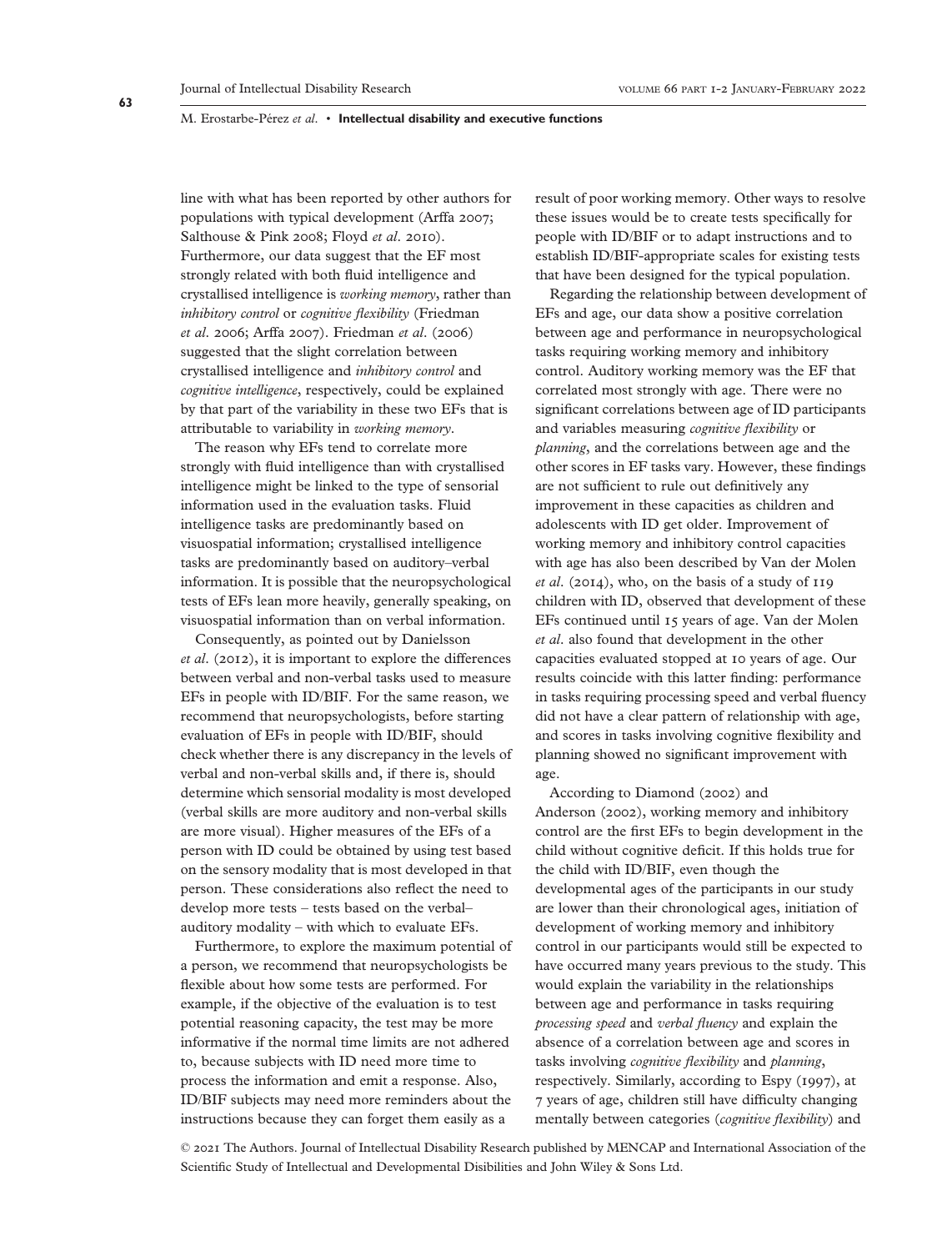continue improving in this capacity until adolescence. Espy's results are consistent with those of Lee *et al*. (2013), who demonstrated the existence of a bi-factorial EF structure (*working memory* in conjunction with *inhibitory control* vs. *cognitive flexibility*) in children between 5 and 13 years of age. According to the latter authors, this suggests that executive control becomes more and more specialised and independent. Finally, in this respect, *planning* is regarded by some authors to be one of the last capacities to develop (Welsh *et al*. 1991; Anderson *et al*. 1996).

In the case of people with ID, the current viewpoint is to consider there to be a persistent delay in the development of EFs and there to be a slower rate of acquisition of capacities than that corresponding to chronological age (Cornish *et al*. 2013; Hooper *et al*. 2018). In their study, Hooper *et al*. (2018) observed a slight improvement in *auditory working memory* but not in *inhibitory control*, *cognitive flexibility*, planning or *speed of processing*; these are all findings consistent with the current work and that of Van der Molen *et al*. (2014). Danielsson *et al*. (2010) did not observe significant changes in capacity for either *planning* or *verbal fluency* in a dual task studied over a period of 5 years with a sample of adults with ID.

It is worth mentioning that a common problem in evaluation of EFs is that evaluation measures tend to be inter-related. Therefore, to be able to carry out factor analysis for the different measures of EFs, especially in different age groups, it is necessary to have a large sample. In the future, we hope to increase the size of our sample and investigate how the factorial structure of EFs differs in the population of children with ID/BIF in different age groups, and to be able to compare that with existing data for schoolchildren with typical development. Lee *et al*. (2013) found, in a typical population, that in early childhood there was a process of differentiation with a two-factor structure while in adolescence this process had a three-factor structure; it might be helpful, for example, to know if this pattern is the same in children with borderline ID.

Finally, our results suggest that there is no relationship between teachers' perception of their students' EFs and student age, with the exception of a slight correlation between perception of performance in *Working Memory* and age. In contrast, Loveall *et al*. (2017), in a transversal study from infancy to

adulthood of subjects with Down's syndrome, observed different curvilinear patterns in perception of development in terms of *Shift*, *Inhibit*, *Working Memory* and *Plan/Organize*. Maldonado-Belmonte (2016) reported a positive correlation between age and normal development of *Inhibit*, *Emotional Control*, *Working Memory* and the global *Metacognition* and *Global Executive Composite* scores.

#### Limitations

Amongst the methodological limitations that came to light over the course of the study, we consider the heterogeneity in the participants especially relevant. The participants, schoolchildren, were of different chronological age, with different intellectual levels, with cognitive deficits of different aetiologies and under different pharmacological treatments. Another limitation is that, in contrast to other studies focussed on people with ID, we did not have an available control group of subjects with typical intelligence and similar mental ages to our sample. Furthermore, our sample was not big enough to allow for statistical analysis of age subgroups, and so it was not possible to study development of EFs by age. Lastly, it would have been opportune to use an additional neuropsychological test for *planning*; this was not possible through lack of access to the test.

# **Acknowledgements**

We would like to thank the Virgen de Lourdes Special Education School, to all its teachers and students who participated in our study.

#### **Source of Funding**

No external funding was received for the research reported in the paper.

# **Conflict of Interest**

The authors whose names are listed above certify that they have NO affiliations with or involvement in any organisation or entity with any financial interest (such as honoraria; educational grants; participation in speakers' bureaus; membership, employments, consultancies, stock ownership or other equity interest; and expert testimony or patent-licencing arrangements) or non-financial interest (such as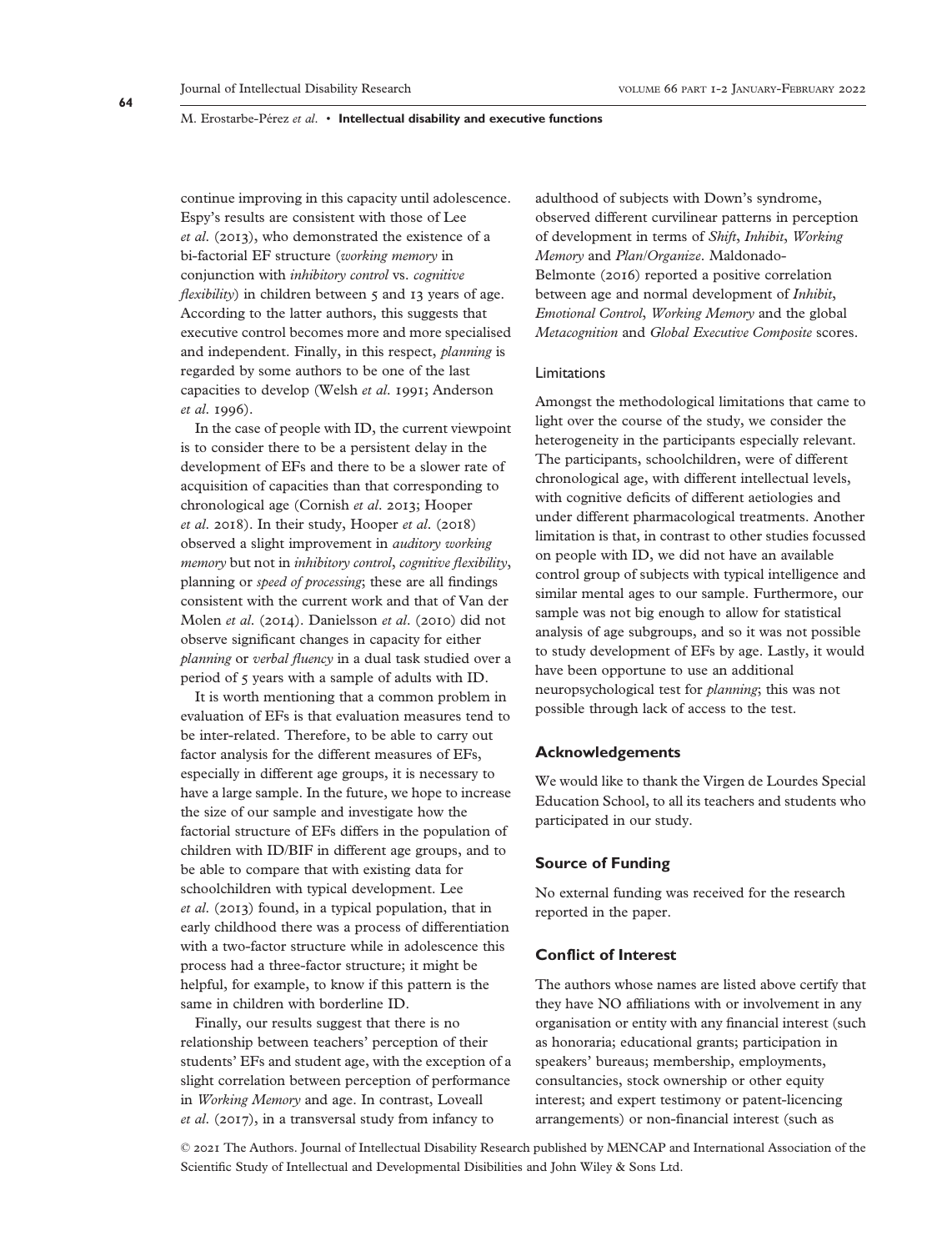personal or professional relationships, affiliations, knowledge or beliefs) in the subject matter or materials discussed in this manuscript.

# **Data Availability Statement**

Author elects to not share data.

## **References**

- Anderson P. (2002) Assessment and development of executive function (EF) during childhood. *Child Neuropsychology* **8**, 71–82.
- Anderson P., Anderson V. & Lajoie G. (1996) The Tower of London test: validation and standardization for pediatric populatons. *The Clinical Neuropsychologist* **10**, 54–65.
- Arffa S. (2007) The relationship of intelligence to executive function and non-executive function measures in a sample of average, above average, and gifted youth. *Archives of Clinical Neuropsychology* **22**, 969–78.
- Best J. R. & Miller P. H. (2010) A developmental perspective on executive function. *Child Development* **81**, 1641–60.
- Biesmans K. E., Aken L. V., Frunt E. M. J., Wingbermühle P. A. M. & Egger J. I. M. (2019) Inhibition, shifting and updating in relation to psychometric intelligence across ability groups in the psychiatric population. *Journal of Intellectual Disability Research* **63**, 149–61.
- Bondi M. W., Serody A. B., Chan A. S., Eberson-Shumate S. C., Delis D. C., Hansen L. A. *et al*. (2002) Cognitive and neuropathologiccorrelates of Stroop Color-Word Test performance in Alzheimer'sdisease. *Neuropsychology* **16**, 335–43.
- Brandt J., Aretouli E., Neijstrom E., Samek J., Manning K., Albert M. *et al*. (2009) Selectivity of executive functions deficits inmild cognitive impairment. *Neuropsychology* **23**, 607–18.
- Cornish K., Cole V., Longhi E., Karmiloff-smith A. & Scerif G. (2013) Mapping developmental trajectories of attention and working memory in fragile X syndrome: developmental freeze or developmental change? *Development and Psychopathology* **25**, 365–76.
- Culbertson W. C. & Zillmer E. A. (2006) *Tower of London-Drexel University (TOLDX)*, 2.ª edn. Canada: Multi-Health Systems.
- Danielsson H., Henry L., Rönnberg J. & Nilsson L.-G. (2010) Executive functions in individuals with intellectual disability. *Research in Developmental Disabilities* **31**, 1299–304.
- Danielsson H., Henry L., Messer D. & Rönnberg J. (2012) Strengths and weaknesses in executive functioning in children with intellectual disability. *Research in Developmental Disabilities* **33**, 600–7.
- Delis D. C., Kaplan E. & Kramer J. H. (2001) *Delis–Kaplan Executive Function System (D-KEFS)*. United States: Pearson.
- Diamond A. (2002) Normal development of prefrontal cortex from birth to young adulthood: cognitive functions, anatomy, and biochemistry. In: *Principles of Frontal Lobe Function* (eds D. T. Stuss & R. T. Knight), pp. 466–503. New York: Oxford University Press.
- Duncan J., Burgess P. & Emslie H. (1995) Fluid intelligence after frontal lobe lesions. *Neuropsychologia* **33**, 261–8.
- Eslinger P. & Damasio A. (1985) Severe disturbance of higher cognition after bilateral frontal lobe ablation: patient EVR. *Neurology* **35**, 1731.
- Espy K. A. (1997) The Shape School: assessing executive function in preschool children. *Developmental Neuropsychology* **13**, 495–9.
- Espy K. A. (2004) Using developmental, cognitive, and neuroscience approaches to understand executive control in young children. *Developmental Neuropsychology* **26**, 379–84.
- Fisk J. E. & Sharp C. A. (2004) Age-related impairment in executivefunctioning: updating, inhibition, shifting, and access. *Journal of Clinical and Experimental Neuropsychology* **26**, 874–90.
- Floyd R. G., Bergeron R., Hamilton G. & Parra G. R. (2010) How do executive functions fit with the Cattell– kHorn–Carroll model? Some evidence from a joint factor analysis of the Delis–Kaplan Executive Function System and the Woodcock–Johnson III tests of cognitive abilities. *Psychology in the Schools* **47**, 721–38.
- Friedman N. P. & Miyake A. (2017) Unity and diversity of executive functions: individual differences as a window on cognitive structure. *Cortex* **86**, 186–204.
- Friedman N. P., Miyake A., Corley R. P., Young S. E., DeFries J. C. & Hewitt J. K. (2006) Not all executive functions are related to intelligence. *Psychological Science* **17**, 172–9.
- Friedman N. P., Miyake A., Young S. E., DeFries J. C., Corley R. P. & Hewitt J. K. (2008) Individual differences in executive functions are almost entirely genetic in origin. *Journal of Experimental Psychology: General* **137**, 201–25.
- Friedman N. P., Miyake A., Robinson J. L. & Hewitt J. K. (2011) Developmental trajectories in toddlers' self-restraint predict individual differences in executive functions 14 years later: a behavioral genetic analysis. *Developmental Psychology* **47**, 1410–30.
- Friedman N. P., Miyake A., Altamirano L. J., Corley R. P., Young S. E., Rhea S. A. *et al*. (2016) Stability and change in executive function abilities from late adolescence to early adulthood: a longitudinal twin study. *Developmental Psychology* **52**, 326–40.
- Gioia G. A., Isquith P. K., Guy S. C. & Kenworthy L. (2000) *Behavior Rating Inventory of Executive Function*. Odessa: Psychological Assessment Resources.
- Gioia G. A., Isquith P. K., Guy S. C. & Kenworthy L. (2017) *Evaluación Conductual de la Función Ejecutiva-2 (BRIEF-2)*. Madrid: TEA Ediciones.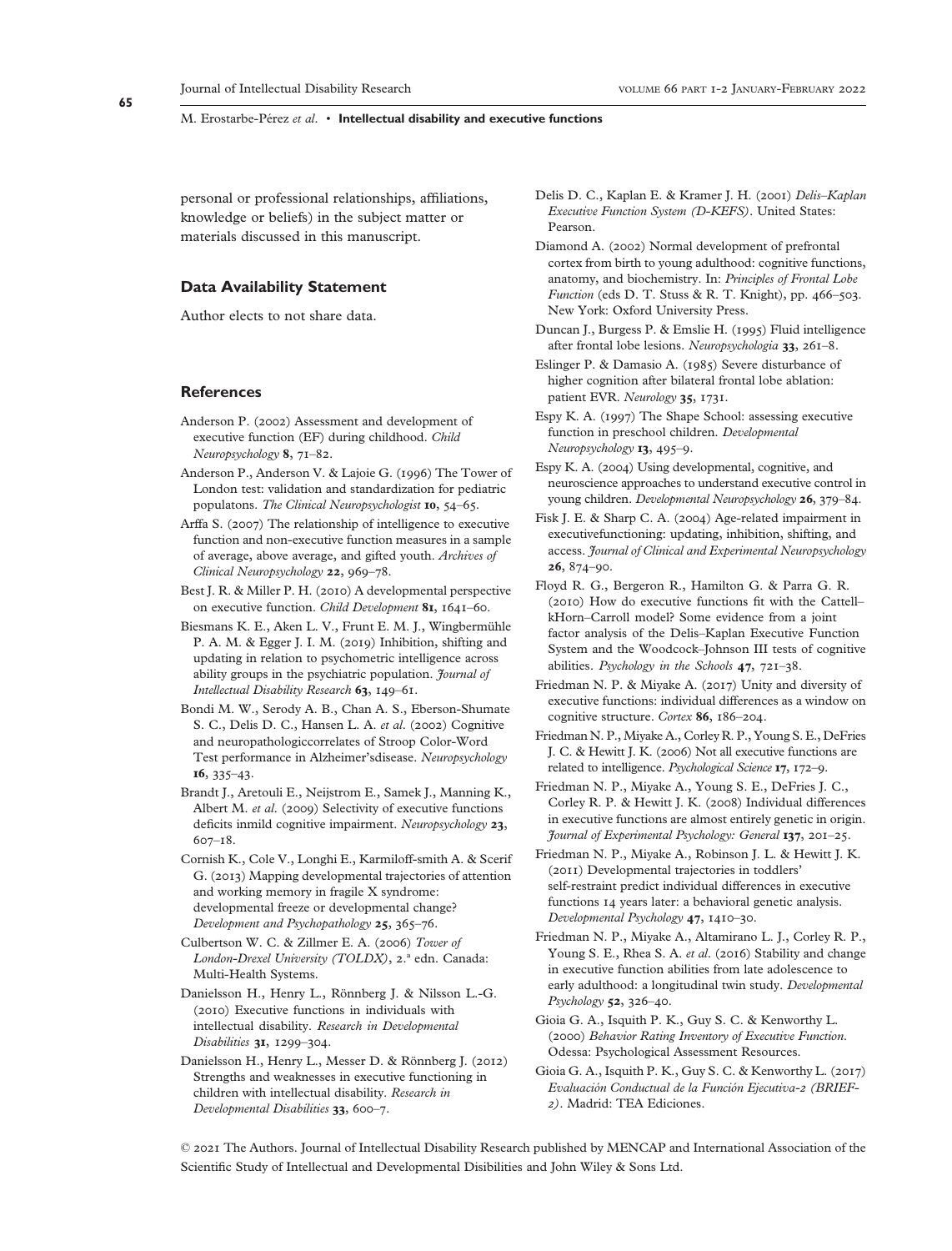- Golden C. J. (1994) *STROOP. Test de Colores y Palabras*. Madrid: TEA Ediciones.
- Hooper S. R., Hatton D., Sideris J., Sullivan K., Ornstein P. A. & Bailey D. B. (2018) Developmental trajectories of executive functions in young males with fragile X syndrome. *Research in Developmental Disabilities* **81**, 73–88.
- Huizinga M., Dolan C. V. & Van der Molen M. W. (2006) Age-relatedchange in executive function: developmental trends and alatent variable analysis. *Neuropsychologia* **44**, 2017–36.
- Hutchison M., Pei J., Leung W. S. W., Mackenzie M., Hicks M. D., Thurm A. E. *et al*. (2015) Parental ratings of children and adolescents with Prader–Willi syndrome on the Behavior Rating Inventory of Executive Function (BRIEF). *Journal of Mental Health Research in Intellectual Disabilities* **8**, 55–71.
- Jurado M. B. & Rosselli M. (2007) The elusive nature of executive functions: a review of our current understanding. *Neuropsychology Review* **17**, 213–33.
- Kane M. J., Hambrick D. Z. & Conway A. R. A. (2005) Working memory capacity and fluid intelligence are strongly related constructs: comment on Ackerman, Beier, and Boyle (2005). *Psychological Bulletin* **131**, 66–71.
- Korkman M., Kirk U. & Kemp S. (2014) *Batería Neuropsicológica Infantil (NEPSY-II)*. Madrid: Pearson.
- Lee K., Bull R. & Ho R. M. H. (2013) Developmental changes in executive functioning. *Child Development* **84**, 1933–53.
- Levine B., Stuss D. T., Milberg W. P., Alexander M. P., Schwartz M. & Macdonald R. O. N. (1998) The effects of focal and diffuse brain damage on strategy application: evidence from focal lesions, traumatic brain injury and normal aging. *Journal of the International Neuropsychological Society* **4**, 247–64.
- Lezak M. D. (1982) The problem of assessing executive functions. *International Journal of Psychology* **17**, 281–97.
- Lezak M. D. (1987) Relationships between personality disorders, social disturbances, and physical disability following traumatic brain injury. *The Journal of Head Trauma Rehabilitation* **2**, 57–69.
- Loveall S. J., Conners F. A., Tungate A. S., Hahn L. J. & Osso T. D. (2017) A cross-sectional analysis of executive function in Down syndrome from 2 to 35 years. *Journal of Intellectual Disability Research* **61**, 877–87.
- Luciana M., Conklin H. M., Hooper C. J. & Yarger R. S. (2005) The development of nonverbal working memory and executive control processes in adolescents. *Child Development* **76**, 697–712.
- Luria A. R. (1973) The frontal lobes and the regulation of behavior. In: *Psychophysiology of the Frontal Lobes*, vol. **332**, pp. 3–26. United States: Academic Press.
- Luria A. R., Pribram K. H. & Homskaya E. D. (1964) An experimental analysis of the behavioral disturbance produced by a left frontal arachnoidal endothelioma (meningioma). *Neuropsychologia* **2**, 257–80.
- Maldonado-Belmonte M. J. (2016) *Adaptación del BRIEF (Behavior Rating Inventory of Executive Function) a población española y su utilidad para el diagnóstico del trastorno por déficit de atención-hiperactividad subtipos inatento y combinado* [thesis doctoral. Madrid: Universidad Complutense de Madrid.
- McAuley T. & White D. A. (2011) A latent variables examination of processing speed, response inhibition, and working memory during typical development. *Journal of Experimental Child Psychology* **108**, 453–68.
- Memisevic H. & Sinanovic O. (2014) Executive function in children with intellectual disability – the effects of sex, level and aetiology of intellectual disability. *Journal of Intellectual Disability Research* **58**, 830–7.
- Menghini D., Addona F., Costanzo F. & Vicari S. (2010) Executive functions in individuals with Williams syndrome. *Journal of Intellectual Disability Research* **54**, 418–32.
- Miyake A., Friedman N. P., Emerson M. J., Witzki A. H., Howerter A. & Wager T. D. (2000) The unity and diversity of executive functions and their contributions to complex "Frontal Lobe" tasks: a latent variable analysis. *Cognitive Psychology* **41**, 49–100.
- Osório A., Cruz R., Sampaio A., Garayzábal E., Martínez-Regueiro R., Goncalves Ó. F. *et al*. (2012) How executive functions are related to intelligence in Williams syndrome. *Research in Developmental Disabilities* **33**, 1169–75.
- Pineda D. A., Merchan V., Rosselli M. & Ardila A. (2000) Estructura factorial de la función ejecutiva en estudiantes universitarios jóvenes. *Revista de Neurologia* **31**, 1112–8.
- Pritchard A. E., Kalback S., Mccurdy M. & Capone G. T. (2015) Executive functions among youth with Down Syndrome and co-existing neurobehavioural disorders. *Journal of Intellectual Disability Research* **59**, 1130–41.
- Reyes S., Barreyno J. P. & Injoque I. (2014) Assessing executive functioncomponents in 9 years old children. *Cuadernos de Neuropsicologia* **8**, 44–59.
- Romine C. B. & Reynolds C. R. (2005) A model of the development of frontal lobe functioning: findings from a meta-analysis. *Applied Neuropsychology* **12**, 190–201.
- Rose S. A., Feldman J. F. & Jankowski J. J. (2011) Modeling a cascade ofeffects: the role of speed and executive functioning in preterm/full-term difference in academic achievement. *Developmental Science* **14**, 1161–75.
- Salthouse T. A. & Pink J. E. (2008) Why is working memory related to fluid intelligence? *Psychonomic Bulletin & Review* **15**, 364–71.
- Sastre i Riba S., Fonseca-Pedrero E. & Poch-Olivé M. L. (2015) Early development of executive functions: a differential study. *Anales de Psicología* **31**, 607–14.
- Schuchardt K., Gebhardt M. & Maehler C. (2010) Working memory functions in children with different degrees of intellectual disability. *Journal of Intellectual Disability Research* **54**, 346–53.
- Schuiringa H., van Nieuwenhuijzen M., de Castro B. O. & Matthys W. (2017) Executive functions and processing